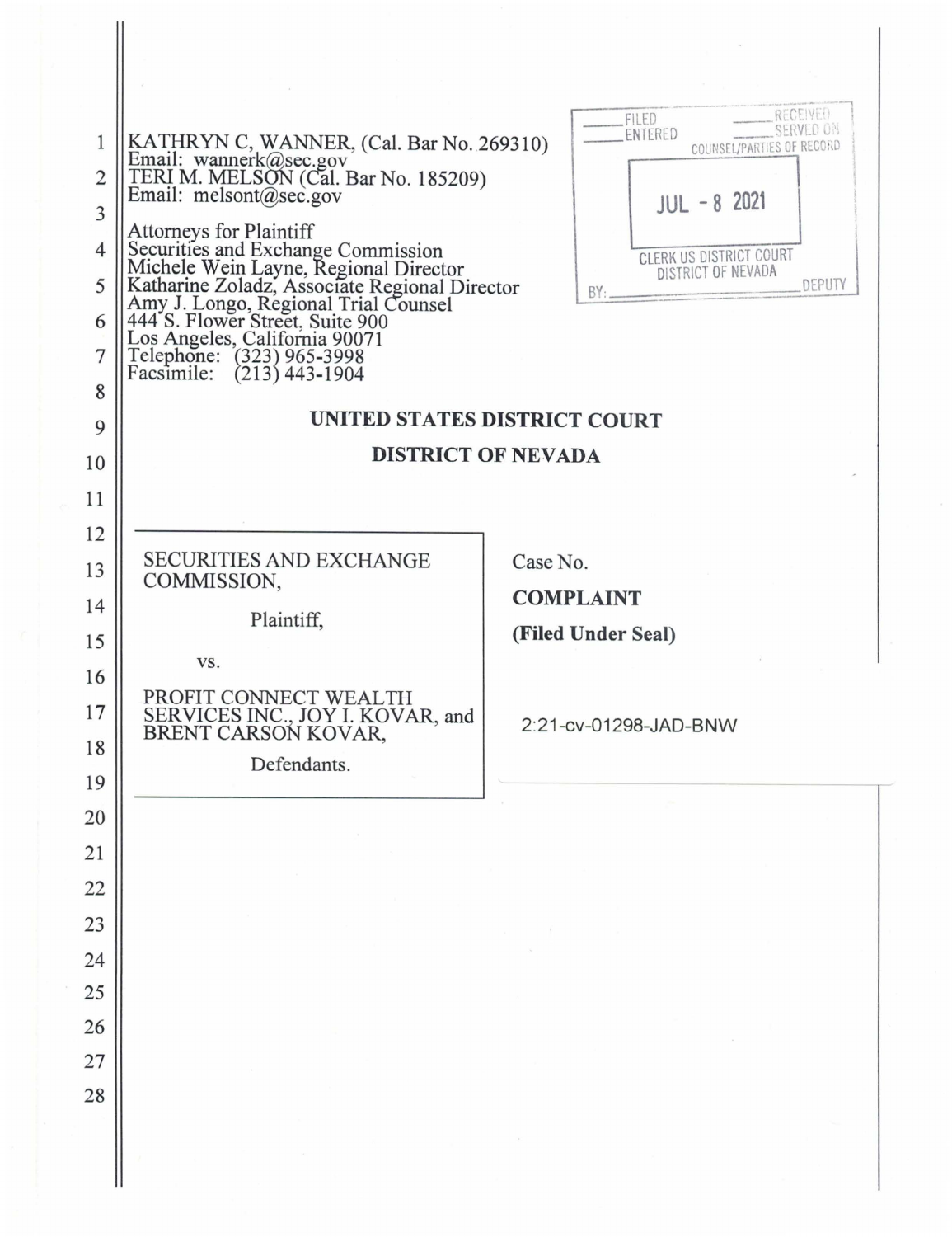Plaintiff Securities and Exchange Commission ("SEC"), alleges as follows against Defendants Profit Connect Wealth Services, Inc. ("Profit Connect"), Joy Irene Carson Kovar ("J. Kovar") and Brent Carson Kovar ("B. Kovar") (collectively, "Defendants").

#### **INTRODUCTION**

1. Since at least May 2018 through the present, J. Kovar and her recidivist son, B. Kovar, have raised at least \$12 million from over 277 investors throughout the country through their company, Profit Connect. The SEC brings this emergency enforcement action against Defendants to stop their ongoing offering fraud and to freeze the funds held by Defendants, which rightfully belong to investors. As set forth below, Defendants have misappropriated millions of dollars that they received from investors for, among other things, their own personal use.

2. Defendants promised investors that their money would be invested in securities, bitcoin and other cryptocurrencies based on recommendations made by an "Artificial intelligence supercomputer." Profit Connect claims that its supercomputer consistently generates enormous returns, which in turn allows Profit Connect to guarantee investors fixed returns of 20%-30% per year with monthly compounding interest.

 Profit Connect did not come from any investments or profits generated by a 3. However, Profit Connect is a fraud. The majority of funds received by "supercomputer." Instead, over 90% of Profit Connect's funds came from investors. After receiving investors' money, Defendants did not use these funds to trade securities, invest in foreign currencies, buy cryptocurrencies, or do any of the things that Profit Connect promised its investors it would do with their money. Instead, Defendants misused investor money by, among other things, transferring millions of dollars to J. Kovar's personal bank account, paying millions of dollars to promoters who brought investors to the Profit Connect website to invest, and making payments to other investors in a Ponzi-like fashion.

1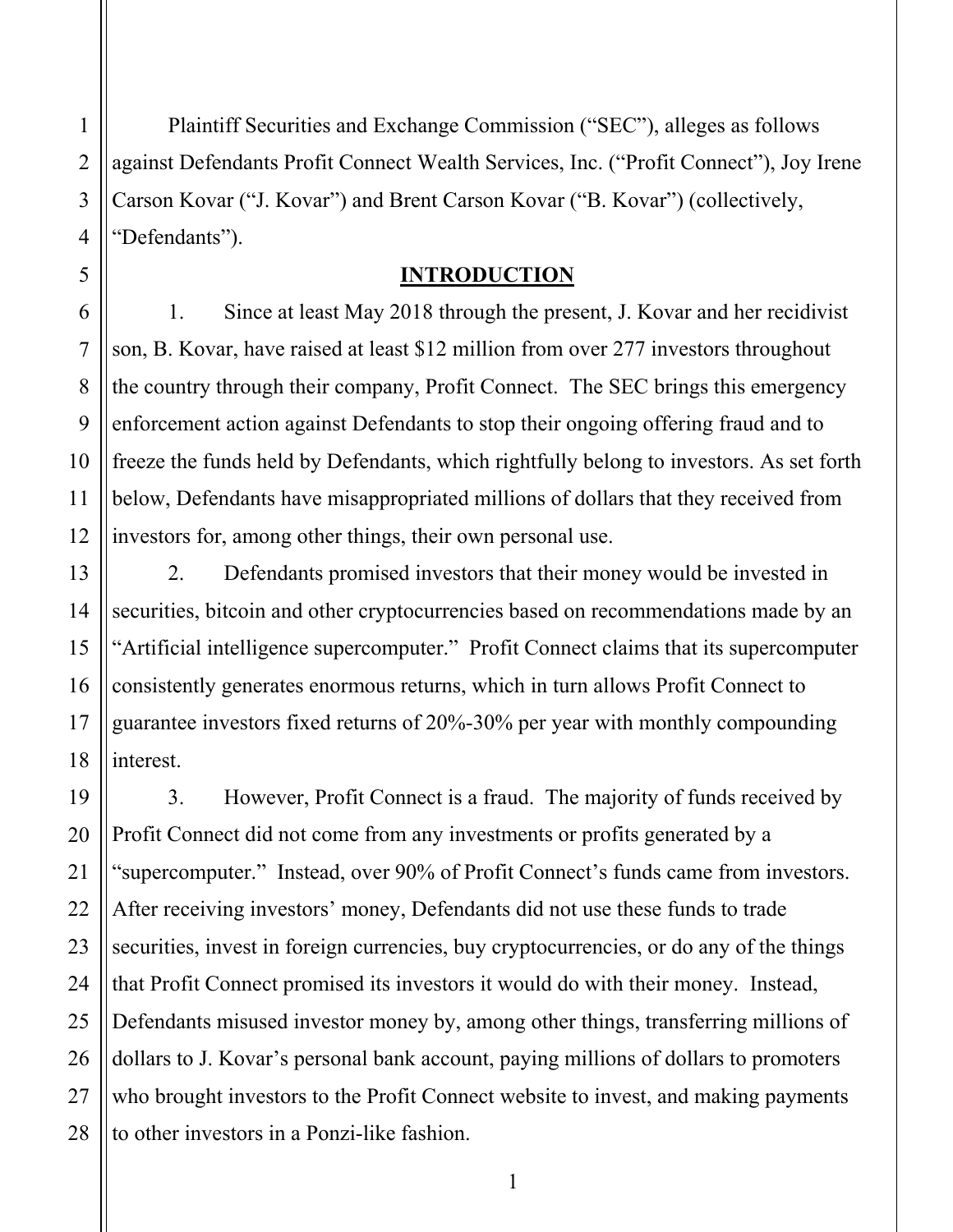4. By engaging in this conduct, Defendants are violating, and, unless restrained and enjoined, will continue to violate Section 17(a) of the Securities Act of 1933 (the "Securities Act") [15 U.S.C. § 77q(a)], Section 10(b) of the Securities Exchange Act of 1934 (the "Exchange Act") [15 U.S.C. § 78j(b)], and Exchange Act Rule 10b-5 thereunder [17 C.F.R. § 240.10b-5].

### **THE DEFENDANTS**

 virtually all of its funds appear to have come from investors. Neither Profit Connect 5. **Profit Connect Wealth Services Corp**. is a Nevada corporation formed on May 2, 2018. Its principal place of business is Las Vegas, Nevada. Profit Connect was formed by J. Kovar, who has served as its president and treasurer since its inception. Profit Connect purports to place investor funds in various investments as determined by a "supercomputer" using "Artificial Intelligence." Profit Connect guarantees investors fixed returns of 20% to 30% per year (depending on the amount invested) with monthly compounding interest. From its formation in May 2018 to the present, Profit Connect has had no discernable source of income or revenue. Rather, nor its securities offerings are registered with the SEC.

 Connect and she holds those positions today. J. Kovar has opened at least eight bank 6. **Joy Irene Carson Kovar**, age 86, resides in Las Vegas, Nevada. J. Kovar formed Profit Connect on May 2, 2018 with herself as its president, treasurer, secretary and director. In April 2019, J. Kovar named her son B. Kovar as the director of Profit Connect in her place. She also named another individual as the secretary of Profit Connect. J. Kovar remained the president and treasurer of Profit accounts in the name of Profit Connect at three different banks. J. Kovar was the sole signatory on six of the Profit Connect bank accounts, including the primary account that received investor funds, until she recently added her son, B. Kovar, as a signatory to two existing Profit Connect bank accounts and to two new bank accounts in the name of Profit Connect. J. Kovar has never held any securities licenses and has never been registered with the SEC in any capacity.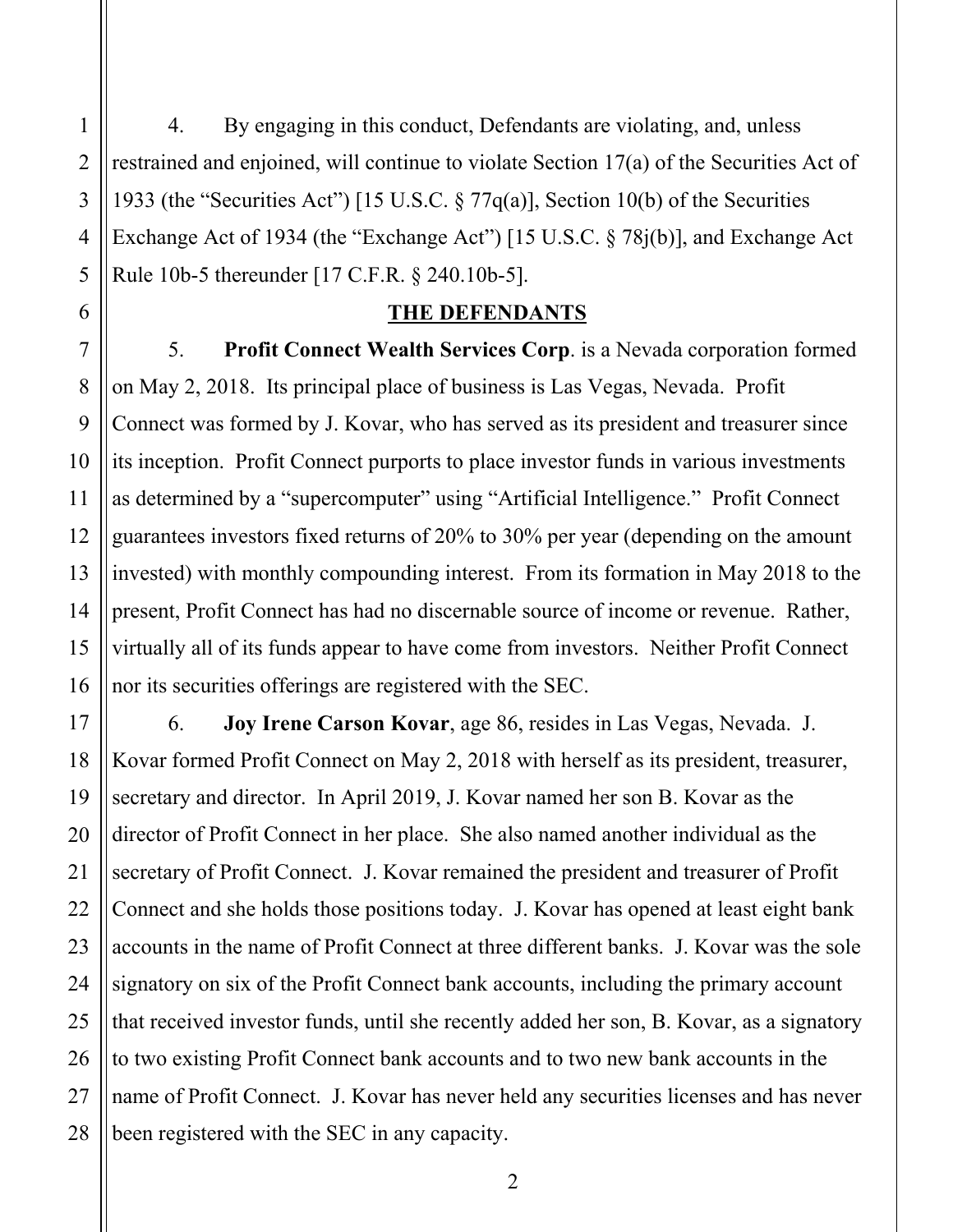7. **Brent Carson Kovar ("B. Kovar"),** age 54, is a resident of Las Vegas, Nevada and is the son of J. Kovar. On April 4, 2019, B. Kovar was named as the director of Profit Connect with J. Kovar remaining its president and treasurer. As described in further detail below, B. Kovar has touted Profit Connect on social media to investors, received almost \$353,000 of Profit Connect investor funds and facilitated the purchase of a residential home in the name of Profit Connect. B. Kovar has never held any securities licenses and has never been registered with the SEC in any capacity.

 terrorism technology. J. Kovar served as the secretary of Sky Way Global but was 8. In 2010, the SEC obtained a permanent injunction, a penny stock bar, and an officer and director bar against B. Kovar for his role in a pump-and-dump offering fraud. *See SEC v. Sky Way Global LLC, et al.*, Civ. No. 09-CV-455 (M.D. Fla. Mar. 13, 2009) (Dkt. No. 158). The *Sky Way Global LLC* complaint alleged that B. Kovar made material misrepresentations and omissions to investors about Sky Way Global possessing a nationwide network of broadcasting towers and antinot charged in that matter.

### **JURISDICTION AND VENUE**

9. The Court has jurisdiction over this action pursuant to Sections 20(b),  $20(d)(1)$  and  $22(a)$  of the Securities Act [15 U.S.C. §§ 77t(b), 77t(d)(1) & 77v(a)], and Sections  $21(d)(3)(A)$ ,  $21(e)$  and  $27(a)$  of the Exchange Act [15 U.S.C. §§ 78u(d)(1), 78u(d)(3)(A), 78u(e), &78aa(a)].

10. Defendants have, directly or indirectly, made use of the means or instrumentalities of interstate commerce, of the mails, or of the facilities of a national securities exchange in connection with the transactions, acts, practices and courses of business alleged in this complaint.

11. The SEC seeks to restrain and enjoin the Defendants from engaging in the acts, practices, and courses of business described in this Complaint and acts, practices, and courses of business of similar purport and object. The SEC seeks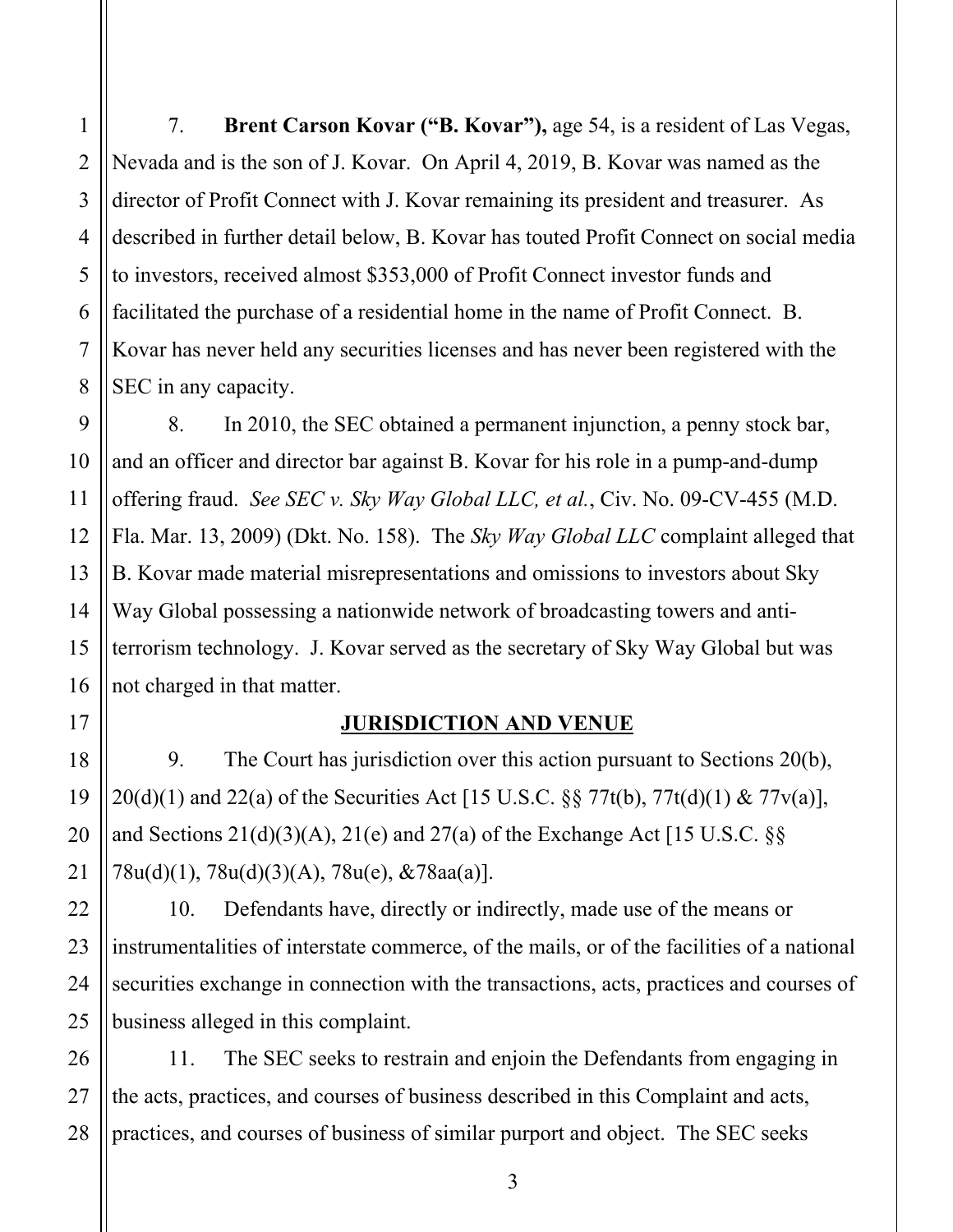4 temporary, preliminary, and permanent injunctions, disgorgement of ill-gotten gains derived from the conduct alleged in the Complaint plus prejudgment interest thereon, and civil penalties pursuant to Section 20(d) of the Securities Act [15 U.S.C. § 77t(d)] and Section 21(d)(3) of the Exchange Act [15 U.S.C. §§ 78u(d)(3)], and such other relief that the court may deem appropriate.

6 12. Venue is proper in this district pursuant to Section 22(a) of the Securities Act [15 U.S.C. § 77v(a)] and Section 27(a) of the Exchange Act [15 U.S.C. § 78aa(a)] because Profit Connect is a Nevada corporation with its principal place of business located in this district, because J. Kovar and B. Kovar reside in this district, and because many of the acts and transactions constituting violations of the federal securities laws occurred within the district, including, but not limited to, misappropriation of investor funds through transactions at banks located within this district.

#### **BACKGROUND**

# **A. Defendants Raised Money from Investors through the Offer and Sale of "Supercomputer Seat" Wealth Builder Accounts**

13. Profit Connect claims that it uses "proprietary A[rtificial] intelligence" and a "supercomputer" "to deliver higher than average returns, without the risk exposure to the current stock market."

14. Profit Connect claims that it trades in "Forex, Stock and asset markets" and this activity "helps to diversify its income stream from the company's main income source of Blockchain Mining."

15. Profit Connect tells investors that they have the opportunity to invest by opening a "Wealth Builder Supercomputer Seat APR account."

16. When investors open an account with Profit Connect, they are purchasing a Wealth Builder supercomputer "seat" which represents "cycle time on our supercomputer system," according to Profit Connect.

17. Profit Connect states that after opening a wealth builder account, a

1

2

3

5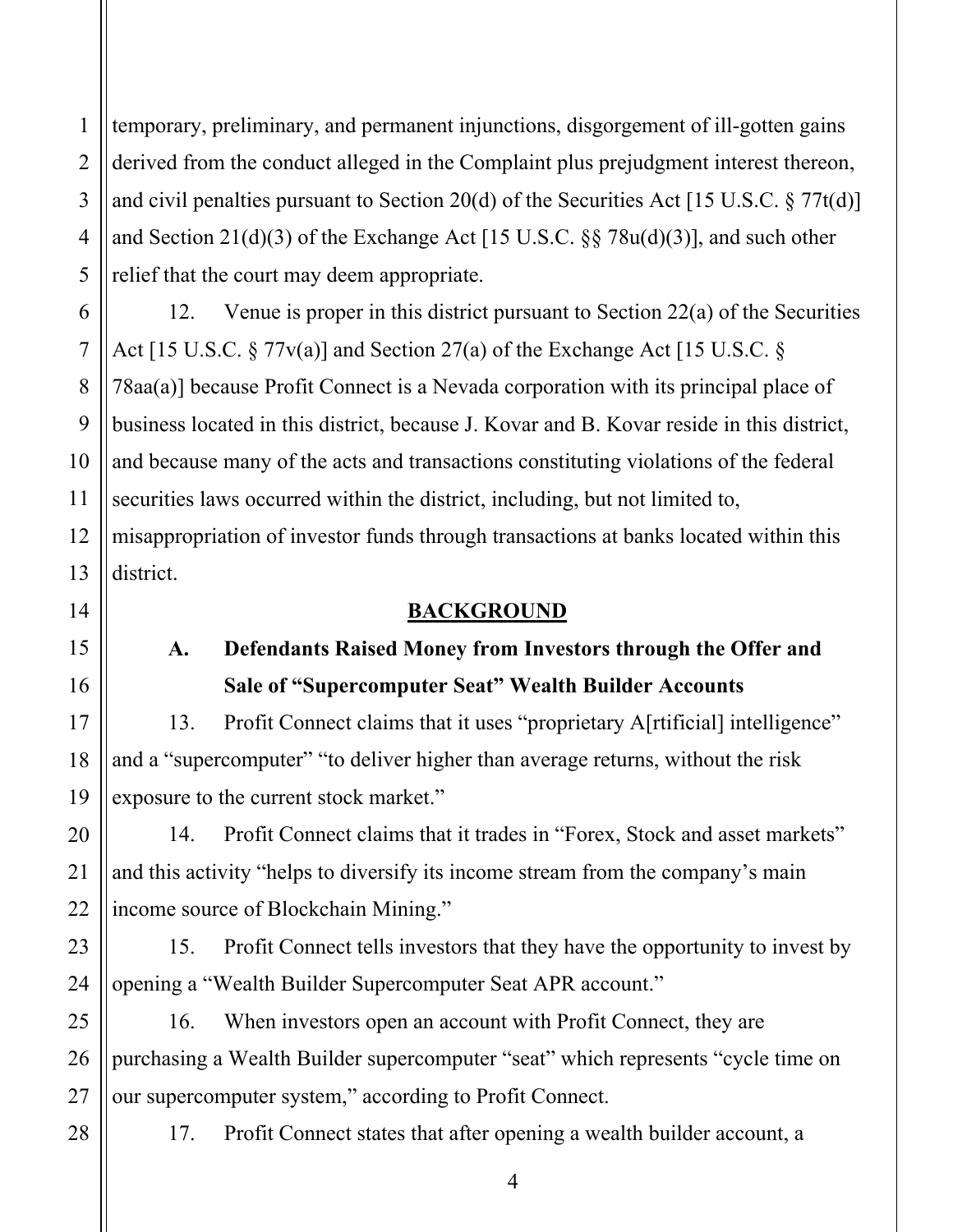representative will call the investor to answer any questions and to provide the investor with a "custom wealth builder spreadsheet" that is updated monthly.

18. As set forth in further detail below, Profit Connect's claims about the use of investor funds, safety of investor funds and its profits are all false.

# **B. Defendants Promote Profit Connect Through its Website and on Various Social Media Platforms through "Agents and Affiliates" 1. The Profit Connect Website**

19. Profit Connect encourages investors to invest their money through its website located at <https://profitconnect-wealthservices.com>/.

20. The Profit Connect website guarantees investors that in return for investing a lump sum, they will receive fixed annual returns of 20% to 30%, depending on the amount invested, and monthly compound interest.

21. Profit Connect also advertises on its website that it has a "monthly subscription" option in which an investor deposits a set amount each month, ranging from \$50 to \$1,000, with guaranteed returns of 15% to 20% per year.

 step instructions directing investors how to form a self-directed IRA. 22. On its website, Profit Connect actively encourages investors to use money from their retirement funds to invest with Profit Connect and includes step-by-

23. Profit Connect advertises a "Wealth Builder Home Equity" account on its website with a minimum investment of \$100,000 and a 48-month term, which Profit Connect claims will result in a 20% fixed annual return with "compound monthly APR." Profit Connect advertises this account to investors who want to invest using a "50% home equity lien" and "50% USD funds."

24. Profit Connect also offers an 18 year "Wealth Builder Youth" account that it targets to "Parents, Grandparents, Family and Friends that want to give a gift of success." Profit Connect promises 20% fixed annual returns and "compound monthly APR" for investors who open this type of account.

28

1

2

3

4

5

6

7

8

9

10

11

12

13

14

15

16

17

18

19

20

21

22

23

24

25

26

27

25. Profit Connect states on its website that it "internally trades on the New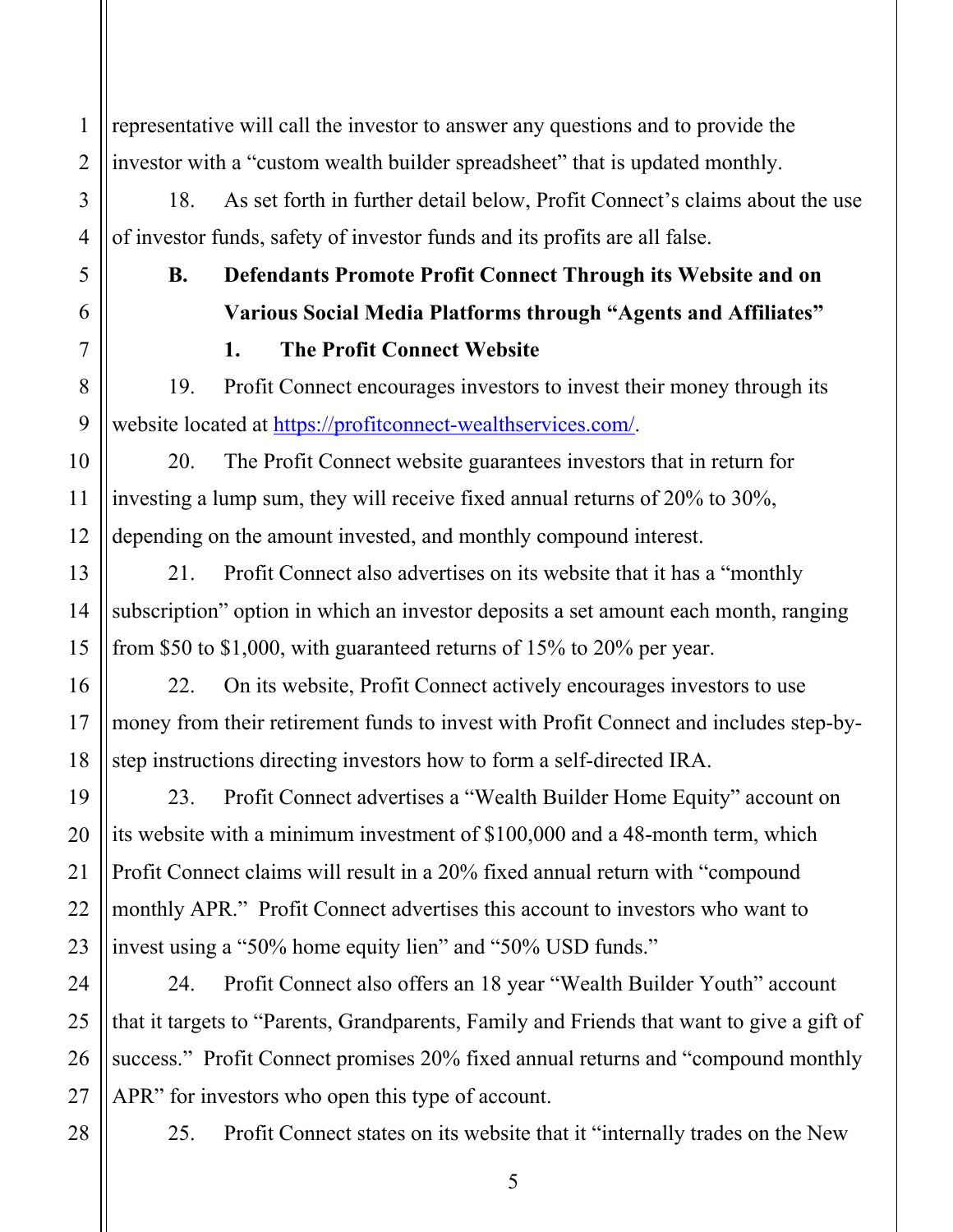1 2 York Stock Exchange, NASDAQ, Japan Exchange Group and Shanghai Stock Exchange using Ai and experienced traders."

 slow down the other profit streams make up the difference." 26. The Profit Connect website claims that the Wealth Builder "APR is Fixed and Locked-in" and "the APR is not affected by the stock market, foreign exchange currency market or the asset market." This is because, Profit Connect contends, it "utilizes multiple streams of revenue, so if one income area experiences a

27. Profit Connect tells investors that Wealth Builder accounts "are not affected by the current market volatility" because the "supercomputer system guides the use of Profit Connect internal funds to be focused on long and short positions in foreign currency, stocks, block-chain calculations, venture capital services and real estate opportunities."

28. Profit Connect promises investors on its website that its offerings include its "famous peace of mind money back guarantee" and represents that its "financial reserves are significantly higher than all of its Seat purchaser's deposits combined."

20 29. The Profit Connect website tells investors that their funds are invested in sectors chosen by the Profit Connect "supercomputer" and the profits are then "deposit[ed] into [a] FDIC-NCUA Insured Profit Connect Cumulative Business Account" at Bank of America, Chase, Wells Fargo and/or Navy Federal Credit Union. The Profit Connect website includes purported official logos for each of these banks and Profit Connect refers to these financial institutions as "our banking association."

30. The Profit Connect website has a chart showing that investors are not charged any fees for management, operating expenses, or other expenses.

26 27 28 31. As the founder, president and treasurer of Profit Connect, and the person with sole signatory authority over all of the bank accounts in the name of Profit Connect until very recently, J. Kovar controls Profit Connect. On information and

3

4

5

6

7

8

9

10

11

12

13

14

15

16

17

18

19

21

22

23

24

25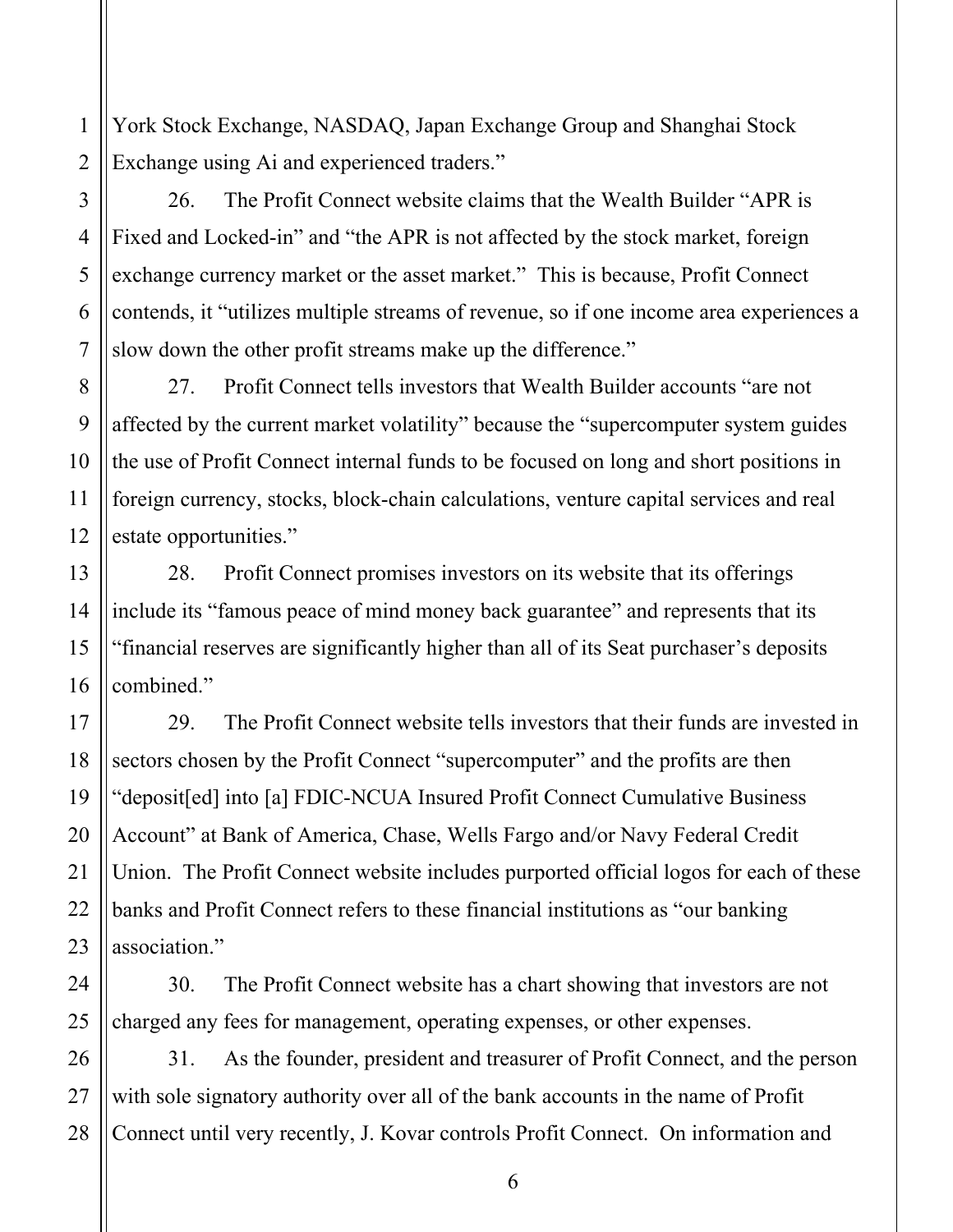belief, J. Kovar had ultimate authority over the content of Profit Connect's website and the misstatements made to investors through its website.

32. As detailed below, B. Kovar has made misrepresentations similar to those on the Profit Connect website in a YouTube video promoting Profit Connect to potential investors that is currently accessible to the public.

# **2. "Agents and Affiliates" were Paid Commissions to Promote Profit Connect**

33. In addition to its website, Profit Connect relies on promoters who tout Profit Connect and its substantial fixed returns using their social media platforms.

34. Profit Connect has a separate website devoted to the purported 1000+ "successful worldwide agents and affiliates," which is located at <https://profitconnect>[agent.com/](https://agent.com).

35. The Profit Connect website for agents and affiliates states that they are paid up to 20% for referrals and can receive additional bonuses based on factors such as the number of referrals and monthly sales volume.

 36. Profit Connect's bank records reflect that from May 2018 through April 12, 2021, over \$3 million, or approximately 26% of the funds from investors in Profit Connect, were used to pay those who promoted Profit Connect.

37. These "agents and affiliates" who promote Profit Connect often use their social media platforms to publicize the Profit Connect wealth builder accounts on YouTube, Facebook, Instagram, Twitter and LinkedIn.

38. Promoters often post an excerpt or screenshot from the Profit Connect website on their social media showing 20%-30% fixed and guaranteed returns (with monthly compounding interest) and they direct their followers to the Profit Connect website.

39. For example, on April 16, 2021, one of the major promoters of Profit Connect posted a Facebook message with an excerpt from the Profit Connect website featuring the 20%-30% guaranteed return. The post stated the following: "I just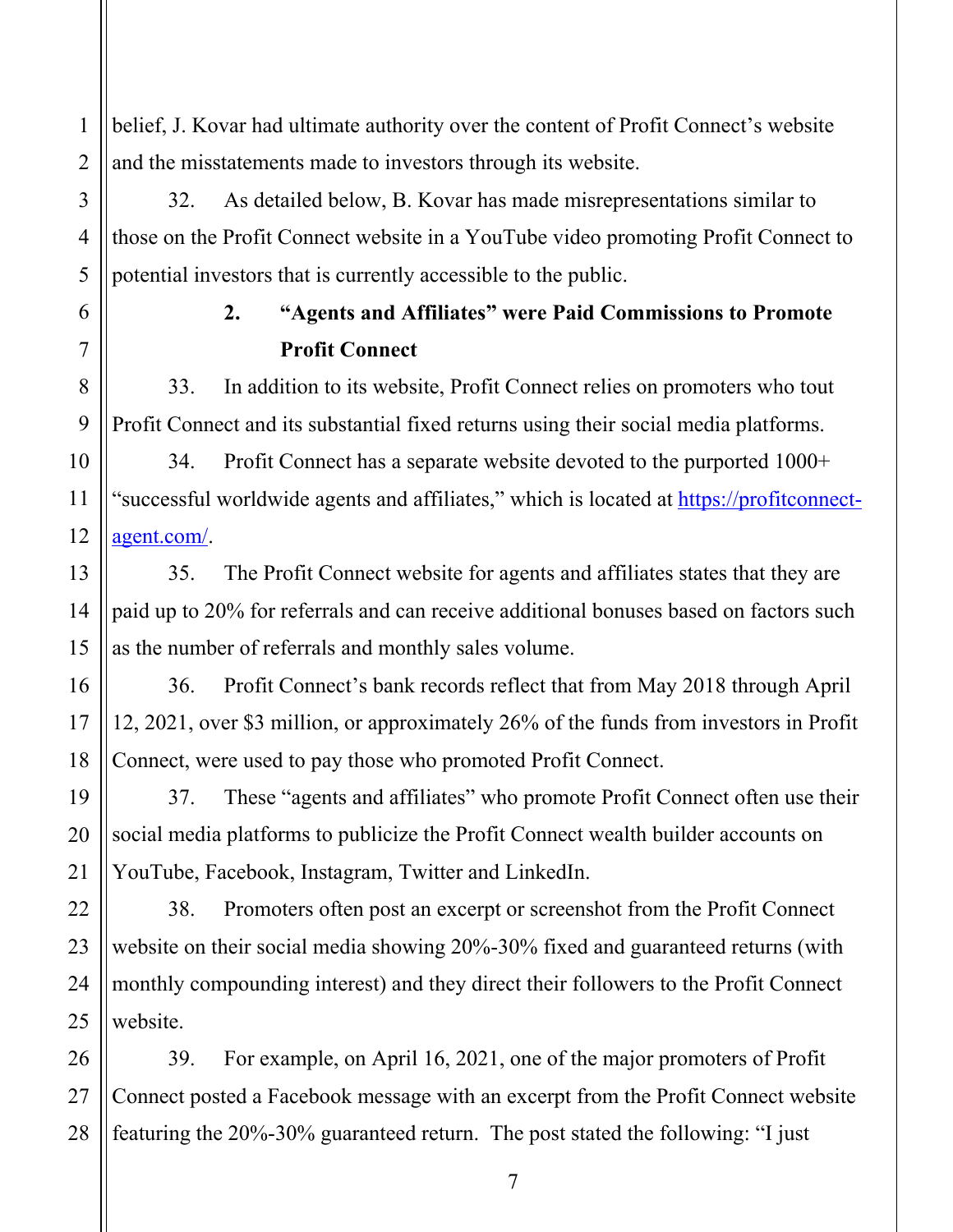really wish all my friends and family, whom I love and care for greatly, would open their minds enough in order to allow themselves to take advantage of this amazing platform!!!! It's not a new concept anymore, it has a 28 month proven track record with major partners like Tesla & Berkshire Hathaway!!! You're only hurting yourself by ignoring it."

40. Another major promoter of Profit Connect posted the following on Twitter on October 23, 2019: "Yep, it's official!! We have now taken possession of our new 27,600 Sq Ft Data Center. If you would like to know more about what we do, take look at this video, and feel free to message me." There is a link to a YouTube video about Profit Connect as part of this post.

41. Another post on Facebook from a Profit Connect promoter, dated April 28, 2021, states "[w]hen the company you've been working with since the day they started just over 2 years ago, surpasses \$1 Billion in sales in its first 27 months, you know you're in the right place, at the right time, working with the right people!!!!" In response to a question about whether this post referred to a parent company or to [Profit Connect] Wealth Services, the Facebook author responded "Solely WS, which is what I'm referring to launched 27 months ago."

 the wealth builder," there is "an any time money back guarantee . . . that means that 42. In a video dated October 8, 2020, that is currently accessible to the public at<www.youtube.com/watch?v>= zqoAvTeggcM, a promoter for Profit Connect tells potential investors about the company and says, among other things, that "[o]n any time that you need your money back, you can, in fact, say, 'Give me my money back,' and we will return it to you, no question[s] asked."

43. In a video dated March 24, 2021, that is currently accessible to the public at<www.youtube.com/watch?app=desktop&v=k35FiZhg7W4>, a promoter of Profit Connect touts Profit Connect to potential investors. In that video, the promoter refers to Bank of America, Chase, Wells Fargo and Navy Federal Credit Union and claims that "these banks vetted us amazingly deeply . . . they put us through the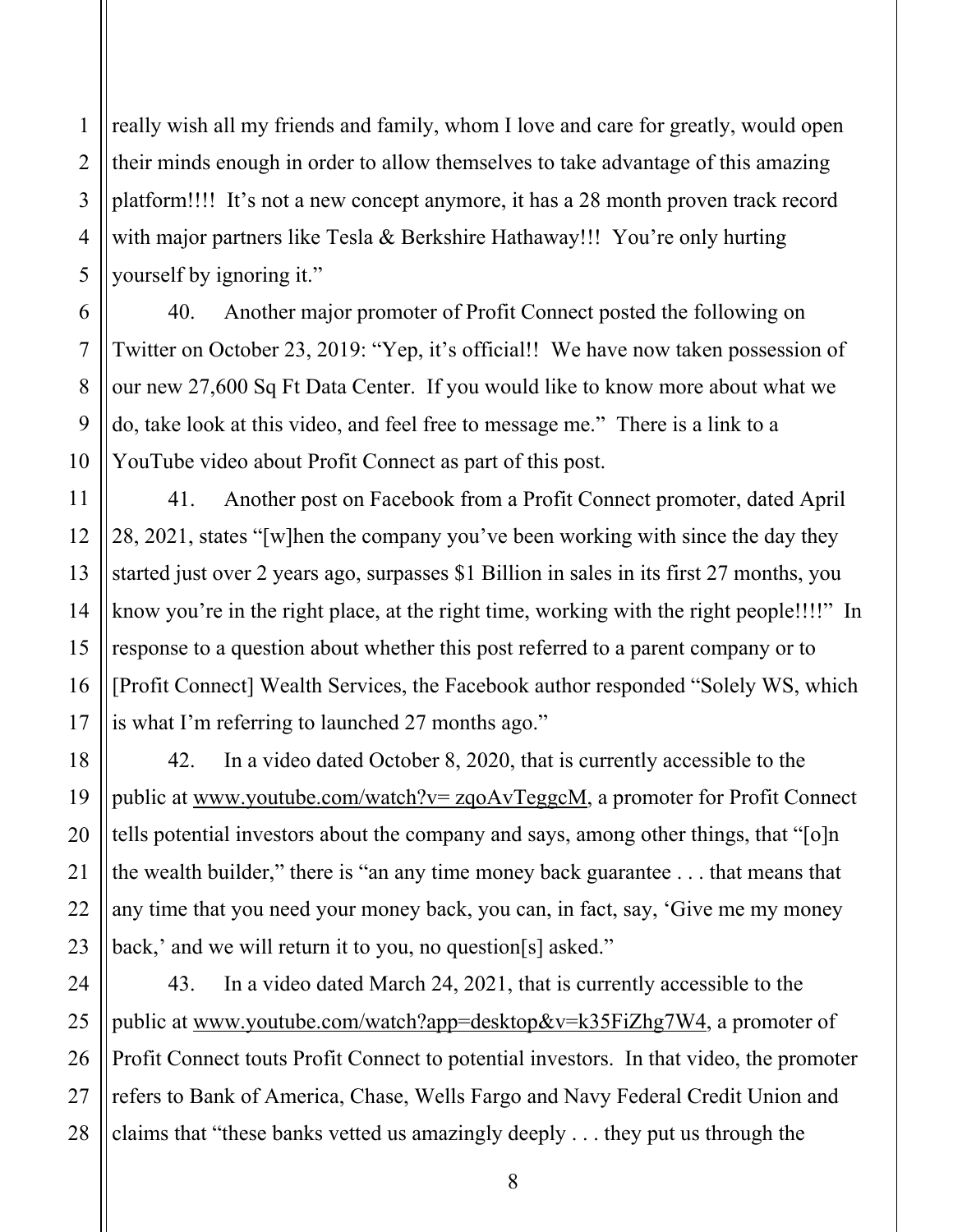2 3 4 ringer." He adds that "they wouldn't stamp their name on our project and our website, and give us approval, and give us FDIC if they weren't going to vet us tremendously well." He adds that investments in Profit Connect are "safe and secure with FDIC insurance."

1

5

6

7

8

9

10

11

12

13

14

15

16

17

18

19

20

21

22

23

24

25

## **3. B. Kovar Assists the Profit Connect "Agents and Affiliates" and Solicits Investors on YouTube**

44. B. Kovar has been the sole director of Profit Connect since April 2019 and has been identified on social media platforms as its CEO.

45. As of May 2021, B. Kovar was added as a signatory to four Profit Connect bank accounts, including the bank account that receives investor funds.

46. From May 2018 through April 2021, at least three deposits from two investors who invested a combined amount of over \$693,000 in Profit Connect included the comment "Attn. Brent" when wiring money to Profit Connect.

 <https://www.youtube.com/watch?v=2hBfYCjkTeE> 47. B. Kovar appears in a promotional video dated February 20, 2019. This YouTube video remains accessible to the public using following internet link:

48. On this video, B. Kovar states that "Profit Connect … is an artificial intelligence company." He states that Profit Connect began using artificial intelligence and supercomputers to mine bitcoin, which "created a fair amount of wealth," funded Profit Connect, and paid the salaries of its employees.

 seat which has a fixed interest rate. So whether bitcoin goes up or bitcoin goes down, 49. On this YouTube video, B. Kovar states that Profit Connect has recently decided to "offer [its artificial intelligence technology] to the public as a computer you still make the same percentage. If you're in the 20 percent package, of course you are fixed at 20…"

26 27 28 50. B. Kovar claims in the video that Profit Connect can offer such high returns because the supercomputer "sees what's happening ahead of time…" and "gets out of the trade before it loses money."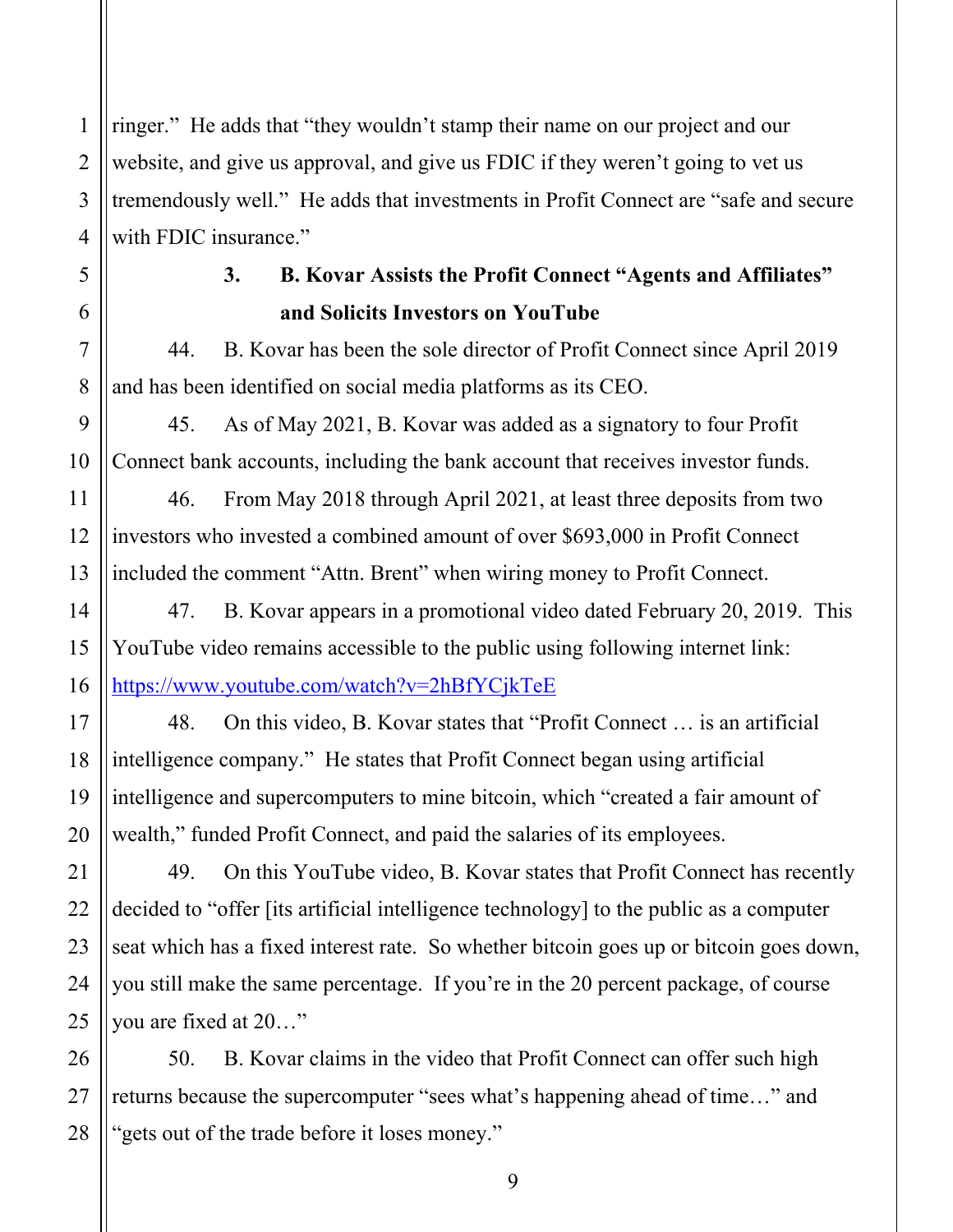mining card here to show you what they look like" and claims that Profit Connect 51. On this YouTube video, B. Kovar holds up an object and states "I have a uses artificial intelligence to "only decode [those mining cards] off the block chain that actually have transactions" which makes them "much, much more efficient."

52. On this YouTube video, B. Kovar states that Profit Connect has recently expanded beyond mining bitcoin and now engages in trading currencies, trading cryptocurrency, and trading securities on the New York Stock Exchange. B. Kovar adds that "[s]o, we have several different ways that Profit Connect Wealth Services is creating money." B. Kovar represents that "these are all the different places that the money actually goes" and "the money goes to work immediately."

53. B. Kovar states on this YouTube video that Profit Connect wealth builder accounts not only pay a fixed interest rate, but the interest compounds monthly, which B. Kovar claims is "the secret weapon of wealth."

54. B. Kovar states on this video that Profit Connect is engaged in the same business activities as large banks, except that Profit Connect has decided to share its "huge returns" with investors and "give it back to the person that is actually putting the money in." As such, B. Kovar claims that Profit Connect is a "disrupter" in the banking industry just as Uber disrupted the taxi industry "because it's about time that people should share in those high interest rates."

55. B. Kovar tells investors on this YouTube video that they can move money from their 401(k) retirement account and transfer their retirement funds to a Profit Connect wealth builder account. B. Kovar adds that a Profit Connect representative "can help you with all of that of where it needs to be transferred."

56. B. Kovar also represents on this YouTube video that "of course there's no fees in this" unlike a "mutual fund or hedge funds or any of these indexes … where most of your interest is taken in fees."

27 28 57. B. Kovar tells investors on this video that "[i]f you would like to opt out, you can do that in any quarter" and then "all of your money would then be sent

1

2

3

4

5

6

7

8

9

10

11

12

13

14

15

17

18

19

20

21

22

23

24

25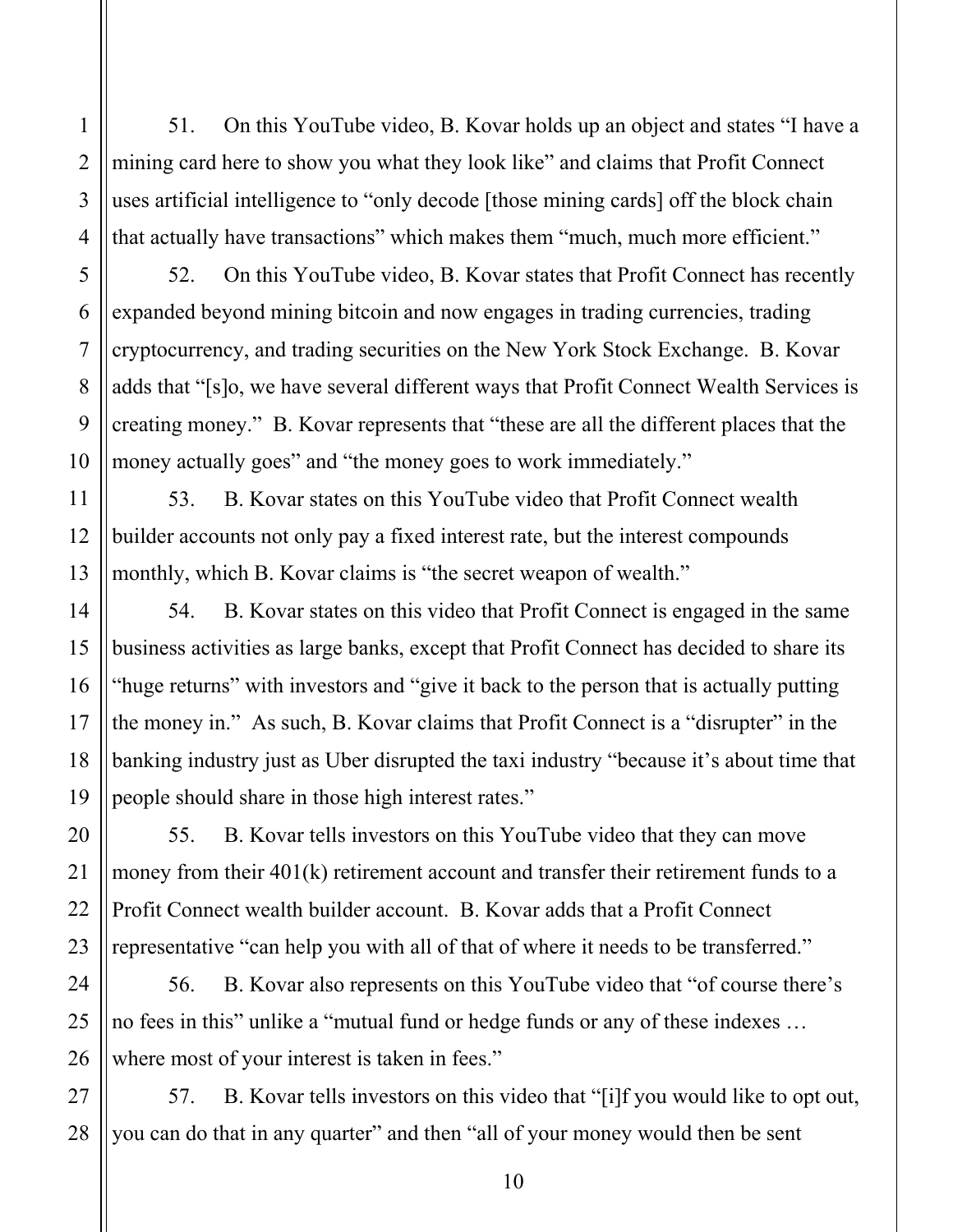1 2 3 directly back to you, the original deposit that you put in for the seat as well as all the compound interest." Profit Connect can repay investors at any time, B. Kovar claims, because "[i]t stays your money the entire time" and "[y]ou don't lose any of it."

 just have to enjoy life and let the time go by." 58. B. Kovar also states on this video that because Profit Connect uses artificial intelligence to leverage investments, "you don't have to do anything. You

59. On this video, B. Kovar directs investors to the Profit Connect website for additional information about Profit Connect.

60. On this YouTube video promoting Profit Connect, B. Kovar failed to disclose the judgment entered against him in the Sky Way Global offering fraud case, and introduces himself solely as "Brent," without providing his last name.

4

5

6

7

8

9

10

11

12

13

14

15

16

17

20

21

24

25

### **C. Defendants are Misappropriating Money from Investors**

61. Investors send money to Profit Connect primarily by wire and check to a checking account in the name of Profit Connect at Bank of America with the account number ending in 8677 (hereinafter "the Profit Connect Investor Account."). On receipt, the Profit Connect investor money is pooled in the Profit Connect Investor Account.

18 19 62. The Profit Connect Investor Account was opened by J. Kovar in May 2018.

63. J Kovar was the only person with signatory authority over the Profit Connect Investor Account until May 21, 2021.

22 23 64. On or about May 21, 2021, B. Kovar was added as a signatory to the Profit Connect Investor Account.

26 65. When B. Kovar was added as a signatory to the Profit Connect Investor Account on or about May 21, 2021, B. Kovar was identified as "president" and J. Kovar was identified as "CEO" on the bank signatory forms.

27 28 66. Profit Connect's bank records from May 2018 through June 2021 reflect that it received no revenue. For example, the Profit Connect bank accounts do not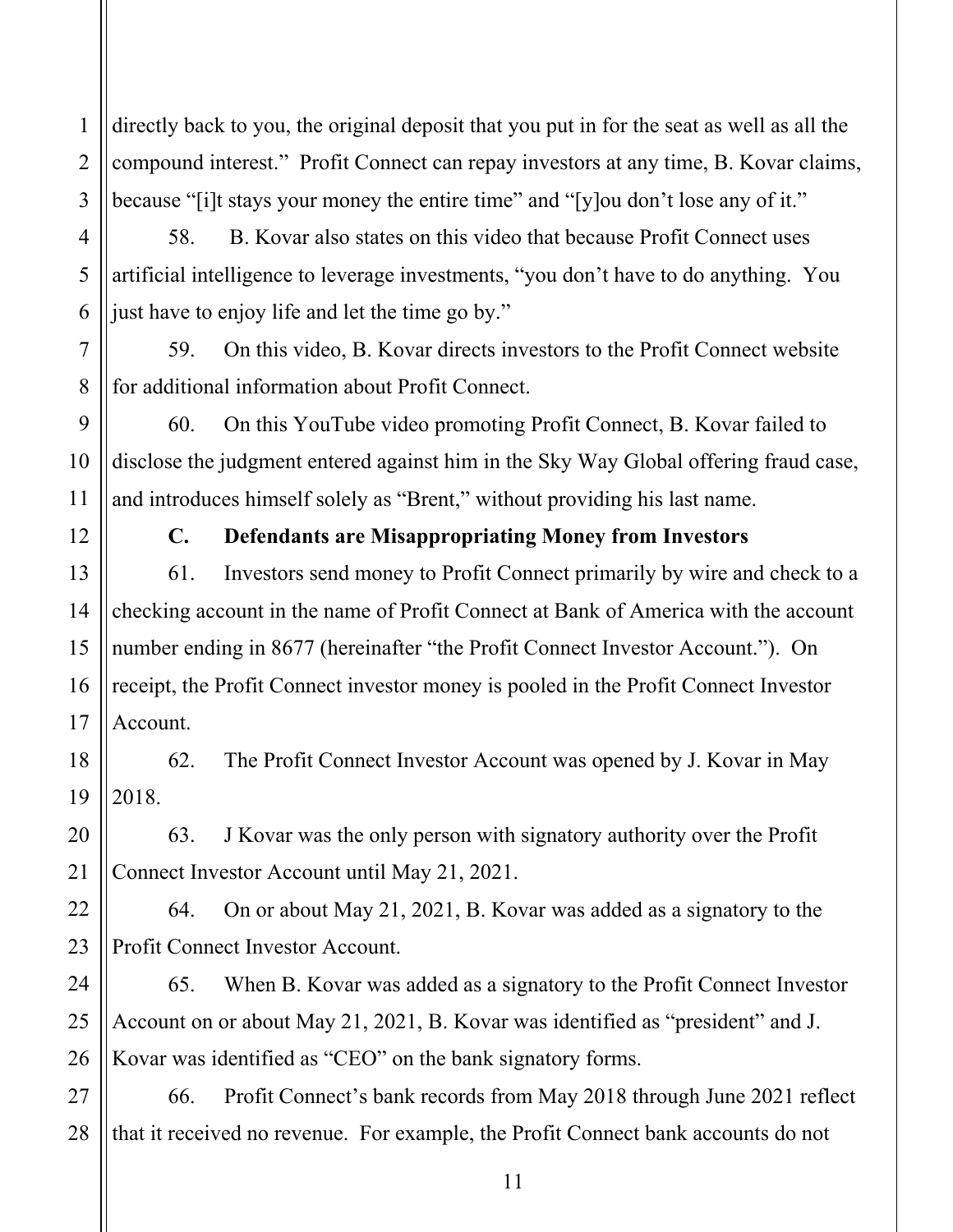Profit Connect – over 90% of funds – came from investors. 1 2 3 reflect incoming funds from investment or brokerage accounts that would result from profitable stock trades. Instead, the only significant source of funds coming in to

67. Instead of using investor money as represented, Profit Connect's bank records demonstrate that Defendants misappropriated the majority of investor funds through a variety of means, including the following:

4

5

6

7

8

9

10

11

12

13

14

15

16

17

18

19

20

21

22

23

24

25

26

27

28

- a. over \$3 million of investor funds was used to make payments to various promoters who solicited investors in Profit Connect using their social media platforms;
- b. approximately \$1 million went to other individuals associated with Profit Connect, including individuals who have been issued credit cards in the name of Profit Connect;
- c. as of April 12, 2021, J. Kovar had used at least \$1.679 million of investor funds for her own use, including for credit card purchases, in-person cash withdrawals, and an automobile;
- d. very recent bank records show that between April 21, 2021 and June 9, 2021, J. Kovar made ten transfers of at least \$120,000 each from the Profit Connect Investor Account to her own personal bank account – for a total of more than \$1.2 million in less than two months;
	- e. over \$250,000 went to charges for photography, apparel and a charity related to B. Kovar;

f. at least \$629,000 was used to repay other investors;

g. at least \$440,000 was used to purchase a residential home in January 2021 which B. Kovar facilitated by signing the grant deed;

h. \$1.6 million of investor funds went to make payments on a number of different credit cards, including a credit card in the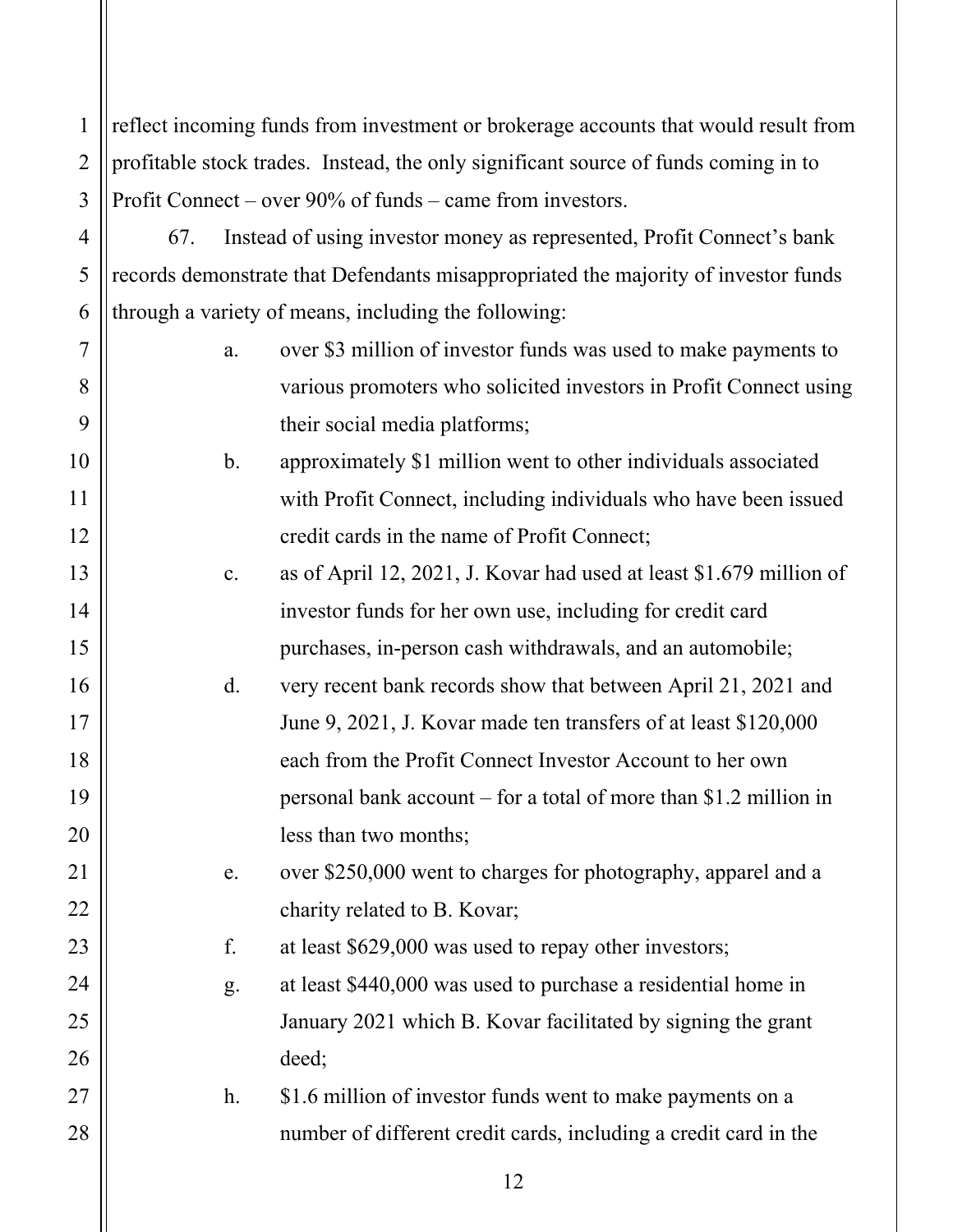1 2 3 4 5 6 7 8 9 10 11 12 13 14 15 16 17 18 19 20 21 22 23 24 25 26 27 28 name of Profit Connect. These credit card charges included almost \$353,000 charged on the Profit Connect credit card assigned to B. Kovar for expenses related to restaurants, grocery stores, Amazon and Costco between June 9, 2020 and April 8, 2021. On April 2, 2021 alone, B. Kovar charged over \$23,500 at Costco. 68. Because Profit Connect has virtually no source of funds other than investors, the money misused by Defendants came almost exclusively from investors. 69. Profit Connect's bank records shows that none of the investor funds was used for investment purposes as represented by Defendants, including as represented by B. Kovar on his YouTube video or on the Profit Connect website. The following are two examples that show the flow of investor funds: a. In March 2021, the Profit Connect Investor Account received \$[1,841,227.31](https://1,841,227.31) in deposits. At least [\\$1,745,269.66](https://1,745,269.66) of the deposits (94.7%) were from individuals who appear to be investors. \$90,648 of these deposits (4.9%) were from other individuals or entities. i. The funds described above were used in the following ways: 1. \$568,637 (approximately 46%) was used to pay to individuals associated with Profit Connect and virtually all of this money  $-$  \$519,400 – was paid to J. Kovar; 2. \$172,340 (approximately 14%) was used to make payments for credit cards; 3. \$67,657 (approximately 5%) was used to pay individuals who appear to be investors; and 4. \$54,340 (approximately 4%) was used to make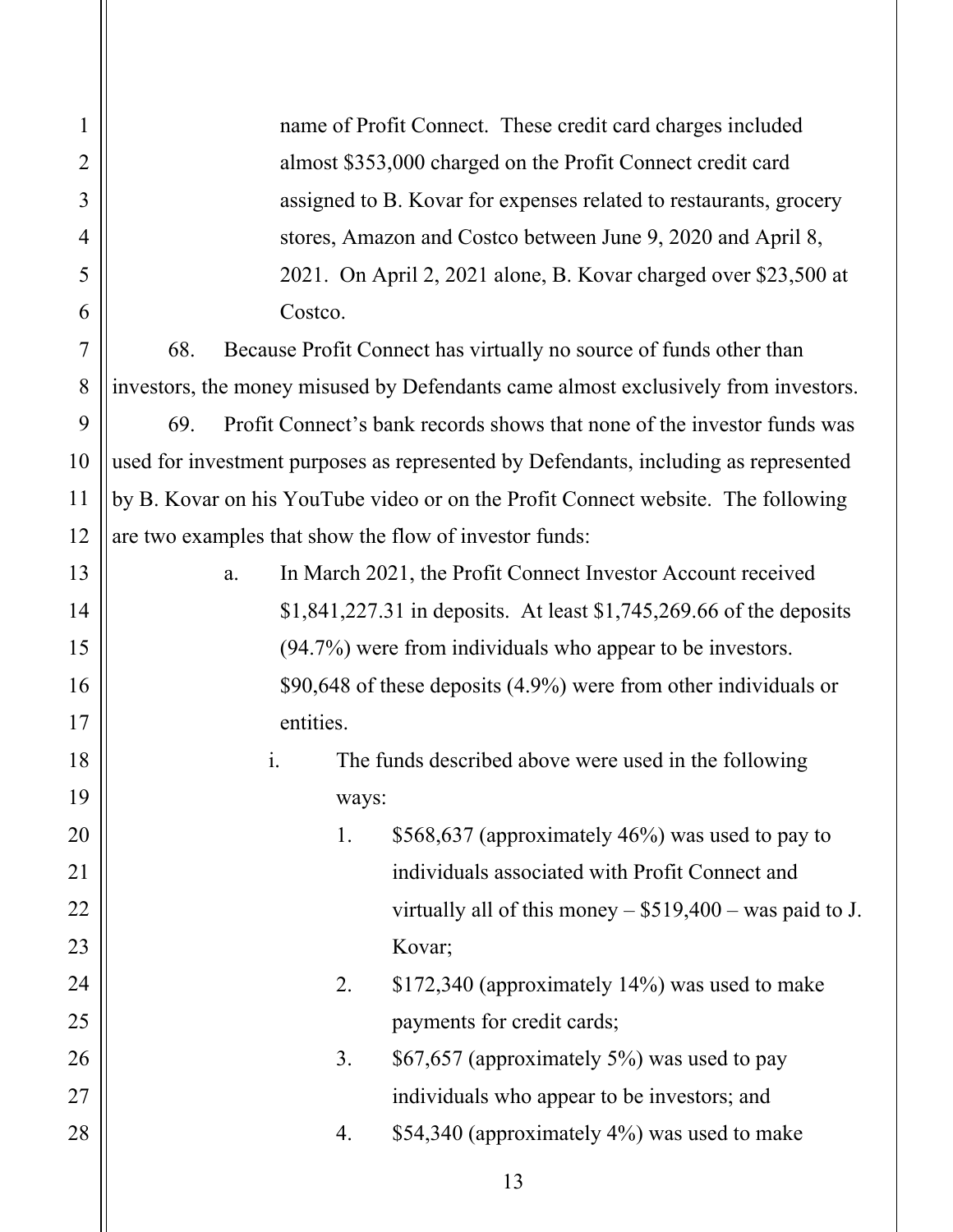| $\mathbf{1}$   | payments to those who promote Profit Connect to                                |  |
|----------------|--------------------------------------------------------------------------------|--|
| $\overline{2}$ | investors.                                                                     |  |
| 3              | On March 9, 2021, an individual who appears to be an investor<br>$\mathbf b$ . |  |
| $\overline{4}$ | sent a wire in the amount of \$193,000 to the Profit Connect                   |  |
| 5              | Investor Account with a reference stating: "Super Computer Seat                |  |
| 6              | time." As set forth below, there were no disbursements or                      |  |
| 7              | transfers that relate to investing activities from the date of this            |  |
| 8              | deposit through March 31, 2021.                                                |  |
| 9              | From March 9, 2021, when \$193,000 was wired to the<br>$\mathbf{i}$ .          |  |
| 10             | Profit Connect Investor Account, through the end of March                      |  |
| 11             | 2021, these investor funds were disbursed as follows:                          |  |
| 12             | \$458,000 was transferred directly to the personal<br>1.                       |  |
| 13             | bank account of J. Kovar;                                                      |  |
| 14             | 2.<br>\$200,000 was paid to an entity that provides                            |  |
| 15             | HVAC/plumbing services;                                                        |  |
| 16             | 3.<br>\$134,237 was used to pay credit cards, including                        |  |
| 17             | those associated with the J. Kovar, B. Kovar and with                          |  |
| 18             | Profit Connect;                                                                |  |
| 19             | 4.<br>\$44,400 was paid to other individuals;                                  |  |
| 20             | 5.<br>\$42,240 was paid to individuals who promote Profit                      |  |
| 21             | Connect to investors;                                                          |  |
| 22             | \$24,333 was paid to individuals associated with<br>6.                         |  |
| 23             | Profit Connect, including those who have received a                            |  |
| 24             | Profit Connect credit card for their use;                                      |  |
| 25             | \$10,000 was used to pay for legal services; and<br>7.                         |  |
| 26             | 8.<br>\$2,649 was used to make payments to individuals                         |  |
| 27             | who appear to be investors.                                                    |  |
| 28             | In addition to being the only ones with signatory authority over the<br>70.    |  |
|                | 14                                                                             |  |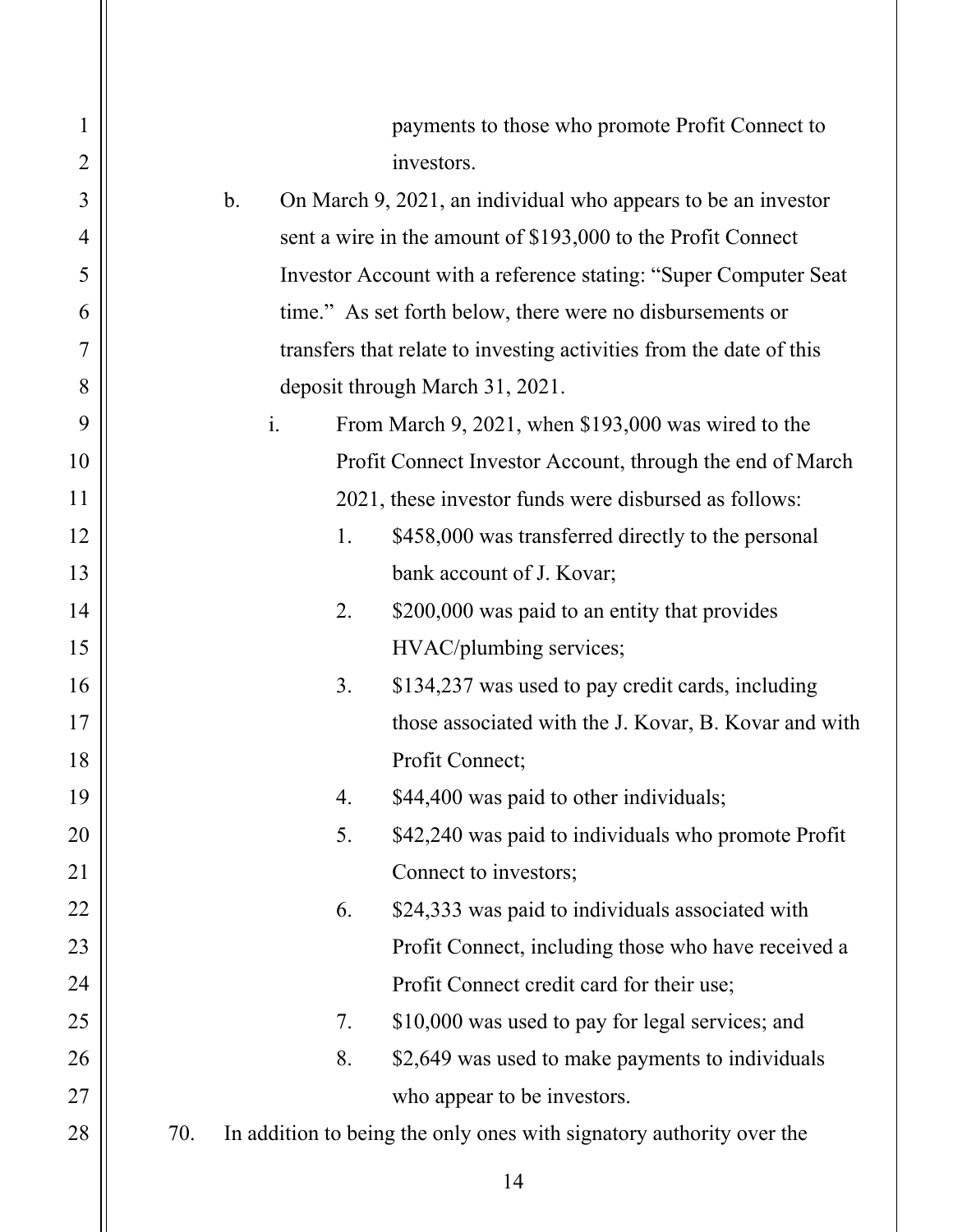| 1              | Profit Connect Investor Account, J. Kovar and B. Kovar were actively involved in the |                |                                                                       |
|----------------|--------------------------------------------------------------------------------------|----------------|-----------------------------------------------------------------------|
| $\overline{2}$ | movement and misappropriation of investor funds. For example,                        |                |                                                                       |
| 3              |                                                                                      | a.             | The Profit Connect Investor Account was accessed on over 3,000        |
| $\overline{4}$ |                                                                                      |                | occasions between May 27, 2020 through at least April 11, 2021        |
| 5              |                                                                                      |                | through a logon ID that includes the name "jkovar" and, on at         |
| 6              |                                                                                      |                | least 2,614 of those instances, the Profit Connect Investor Account   |
| 7              |                                                                                      |                | was accessed through an internet account in the name of "Joy          |
| 8              |                                                                                      |                | Kovar."                                                               |
| 9              |                                                                                      | $\mathbf b$ .  | The Profit Connect Investor Account was accessed on over 23,000       |
| 10             |                                                                                      |                | occasions, from May 16, 2018 through at least April 12, 2021,         |
| 11             |                                                                                      |                | using a logon ID named "profitconnect" and, on over 100 of those      |
| 12             |                                                                                      |                | instances, the Profit Connect Investor Account was accessed           |
| 13             |                                                                                      |                | through an internet account in the name of "Profit Connect" that      |
| 14             |                                                                                      |                | listed "Brent Kovar" as the customer contact person.                  |
| 15             |                                                                                      | c.             | On at least 17 occasions between October 18, 2018 and July 7,         |
| 16             |                                                                                      |                | 2020, J. Kovar made cash withdrawals to purchase cashier's            |
| 17             |                                                                                      |                | checks for a total of \$428,905. Additionally, J. Kovar withdrew      |
| 18             |                                                                                      |                | over \$72,000 in cash withdrawals from the Profit Connect             |
| 19             |                                                                                      |                | Investor Account, through teller and ATM transactions.                |
| 20             |                                                                                      | $\mathbf{d}$ . | Some of the transfers from the Profit Connect Investor Account to     |
| 21             |                                                                                      |                | J. Kovar's personal account appear to be for the benefit of B.        |
| 22             |                                                                                      |                | Kovar because they contained a credit notation stating "Brent"        |
| 23             |                                                                                      |                | Kovar."                                                               |
| 24             | D.                                                                                   |                | <b>Defendants Made Materially False and Misleading Statements</b>     |
| 25             |                                                                                      | 1.             | <b>Defendants' Misrepresentations about How Investor Funds</b>        |
| 26             |                                                                                      |                | <b>Will Be Used by Profit Connect</b>                                 |
| 27             | 71.                                                                                  |                | Through the Profit Connect website and the YouTube video featuring B. |
| 28             | Kovar, Defendants have made, and continue to make numerous materially false and      |                |                                                                       |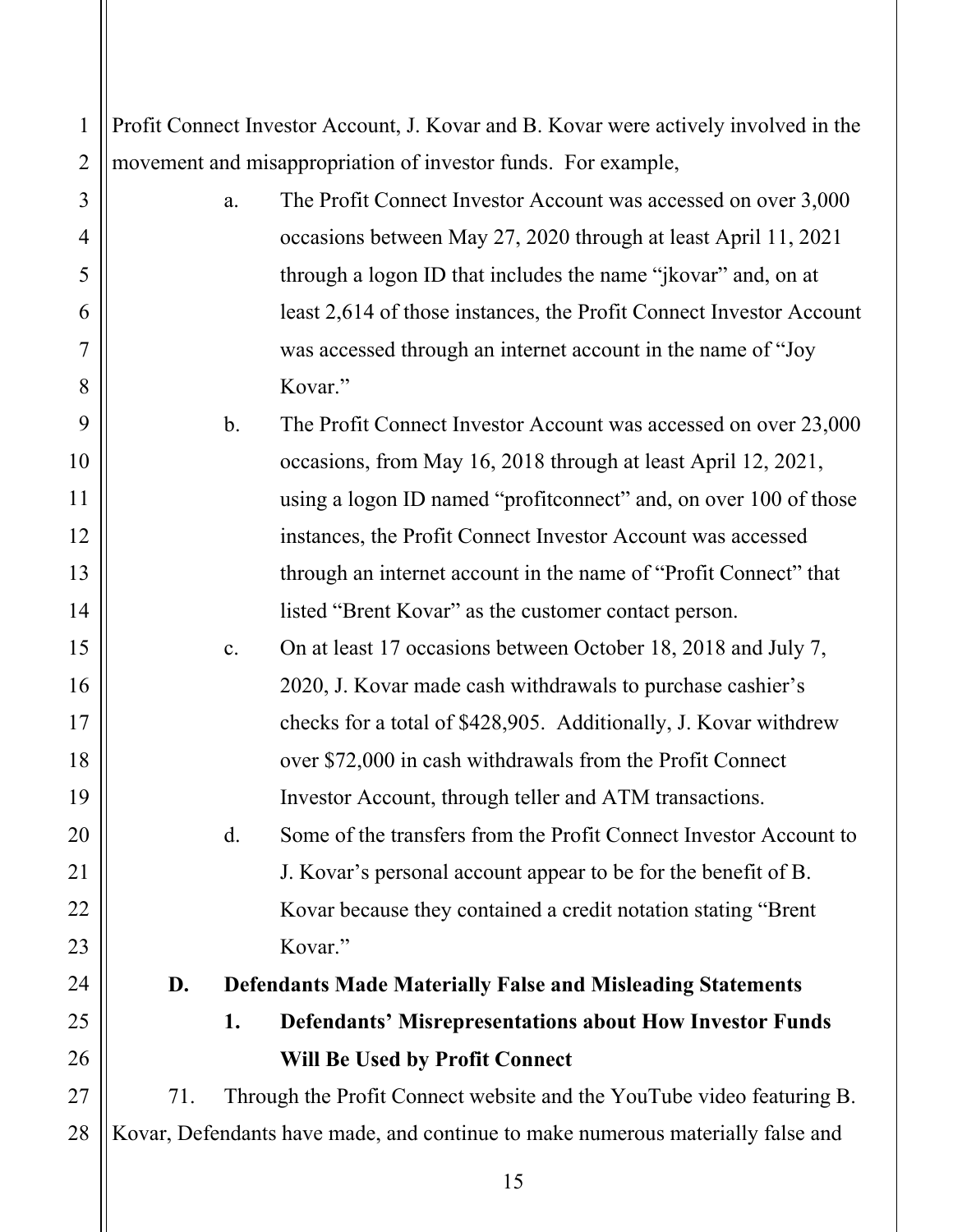1 2 misleading statements and omissions regarding key aspects of the investment including, among other things, the use of investor funds.

3

4

5

6

7

8

9

10

11

12

13

14

15

16

17

18

19

20

21

22

23

24

25

26

27

28

72. As set forth above, the Profit Connect website and video with B. Kovar state, among other things, that investor funds will be used immediately for trading on the New York Stock Exchange, for mining bitcoin and to invest in cryptocurrencies, as directed by Profit Connect's supercomputer, which utilizes artificial intelligence.

73. Profit Connect's bank records show that from May 2018 to April 12 2021, none of the investor money has ever been transferred out of the Profit Connect Investor Account for any legitimate investment purpose, including for stock or forex trading, or cryptocurrency.

 money coming in to the Profit Connect bank accounts came from investors. 74. For example, there are no transfers out of the main investor account to any brokerage firms that conduct trading on the stock exchanges and over 90% of the

75. Although more than \$12 million in investor funds was raised by Profit Connect between May 2018 and the present, the majority of those funds was diverted to Defendants for their personal use or to pay promoters who lured investors to invest in Profit Connect, as detailed above.

76. Defendants also falsely state that there are no fees charged to investors by Profit Connect and they do not disclose to investors that a significant percentage of their money will be used to pay promoters for bringing in investors.

77. The above misrepresentations and omissions as to the use of investor proceeds were material to investors and potential investors. It would be material to a reasonable investor to know that their funds were not being used for the stated purpose, but misappropriated by Defendants.

# **2. Defendants' False and Misleading Statements about the Profits Generated by Profit Connect**

78. The Profit Connect website repeatedly claims that the Wealth Builder annual returns are "Fixed and Locked-in" and Profit Connect tells investors there is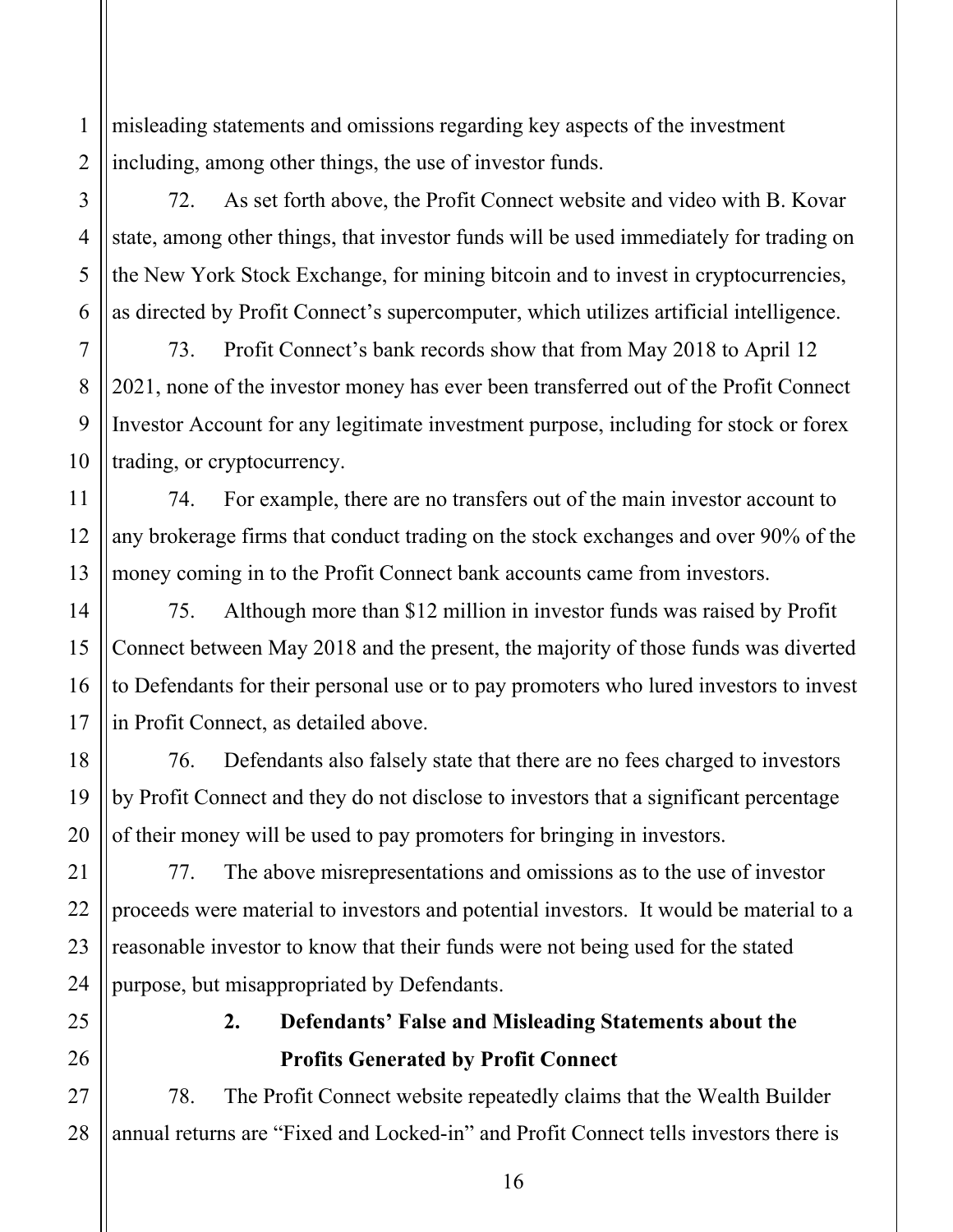1 2 3 no market volatility because the supercomputer can predict market events and "if one income area experiences a slow down the other profit streams make up the difference."

79. As set forth above, B. Kovar made repeated representations regarding the profitability of Profit Connect and he offered detailed explanations regarding how Profit Connect could offer such large returns.

80. Defendants' representations about the profitably of Profit Connect were false. Profit Connect bank accounts do not show any revenue or profits being generated.

81. Representations about the amount of profits investors would receive, especially where funds were invested for the purpose of building an educational fund or planning for retirement, would be important to investors.

13 14

4

5

6

7

8

9

10

11

12

15

16

17

18

19

20

21

22

23

28

# **3. Defendants' False and Misleading Statements about the Safety of Investor Funds**

82. Profit Connect repeatedly assures investors on its website that their funds are safe and guaranteed, just as B. Kovar promised investors they could receive a return of their funds (with interest) at any time on his YouTube video.

 higher than all of the money it has obtained from investors. 83. Profit Connect attracts investors with its "famous peace of mind money back guarantee" and assures them that it has financial reserves that are significantly

84. These representations are false. As of March 2021, Profit Connect had less than 20% of the total investor funds raised in its bank accounts and could not possibly return all investor funds.

24 25 26 27 85. Profit Connect tells investors on its website that their profits are "deposit[ed] into [a] FDIC-NCUA Insured Profit Connect Cumulative Business Account" at Bank of America, Chase, Wells Fargo and/or Navy Federal Credit Union.

86. However, bank records for accounts in the name of Profit Connect at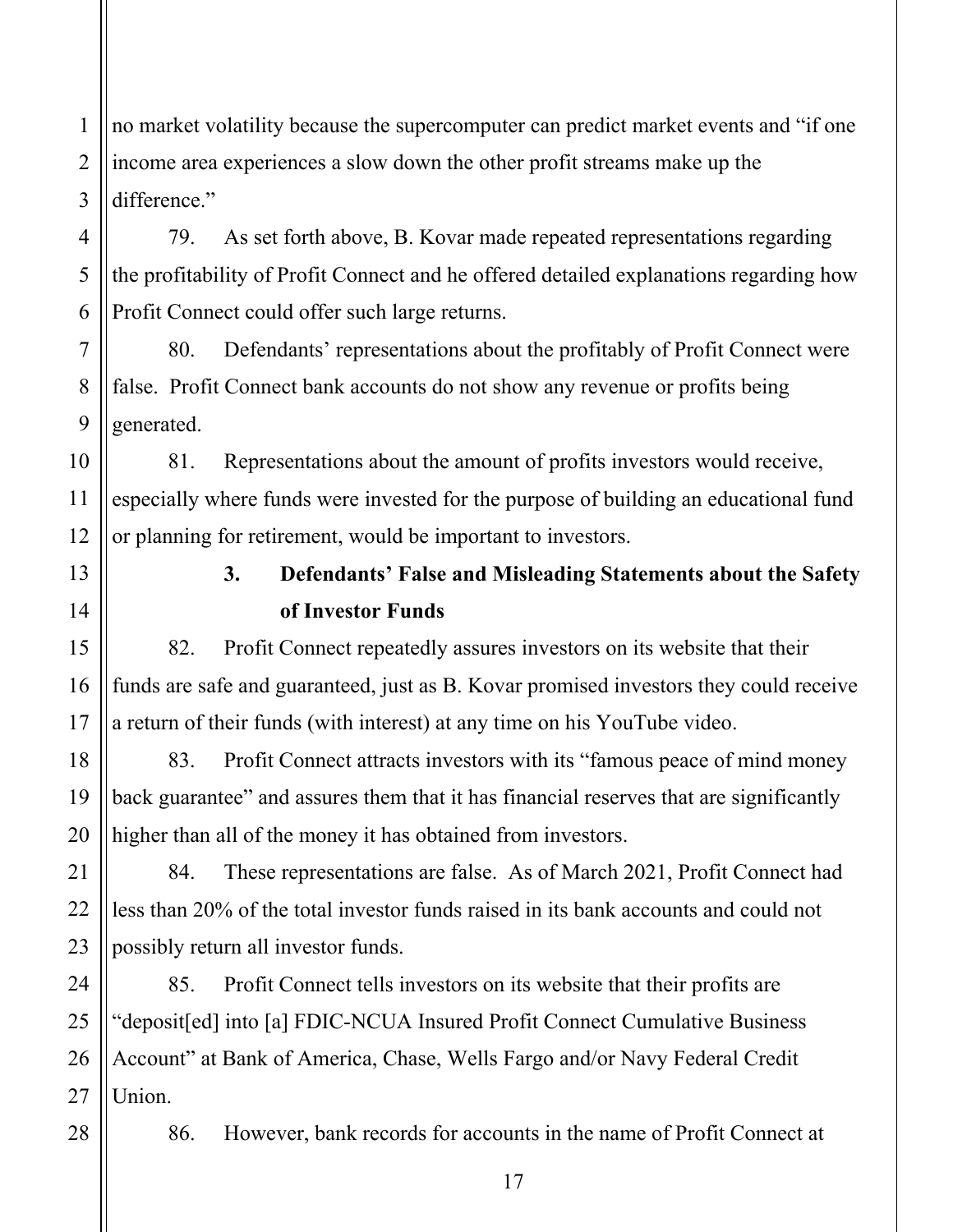Navy Federal Credit Union and at JP Morgan Chase show that no investor funds were ever deposited into those accounts and these accounts never received more than the initial \$250 that was deposited when the accounts were opened. Wells Fargo has indicated that it is unable to locate any bank accounts in the name of "Profit Connect Wealth Services, Inc."

87. Although investor funds were deposited into an account in the name of Profit Connect at Bank of America, most of those funds were transferred out or used for, among other things, Defendants' personal use (as detailed above).

88. Defendants omitted to state material facts that were necessary to render their representations regarding the safety and security of an investment in Profit Connect not misleading.

89. These omissions include that Profit Connect did not have more funds than the principal it received from investors (as Defendants claimed) and that Profit Connect could not actually return investors' principal upon request (as Defendants claimed).

90. The misrepresentations about the safety and security of an investment in Profit Connect were material to investors and to prospective investors because a reasonable investor would want to know whether an investment was safe and secure.

### **E. Defendants are engaged in a Scheme to Defraud**

91. Defendants committed, and are committing, deceptive acts in furtherance of their fraud. Among other things, and as more fully alleged above, Defendants:

> a. misappropriated investor funds from the Profit Connect Investor Account (for which J. Kovar and B. Kovar are the only two signatories) for their personal use;

b. used investor funds to pay other investors, in a Ponzi-like fashion;

c. paid promoters – using investor funds – to hype Profit Connect on various social media platforms (including Facebook, Instagram,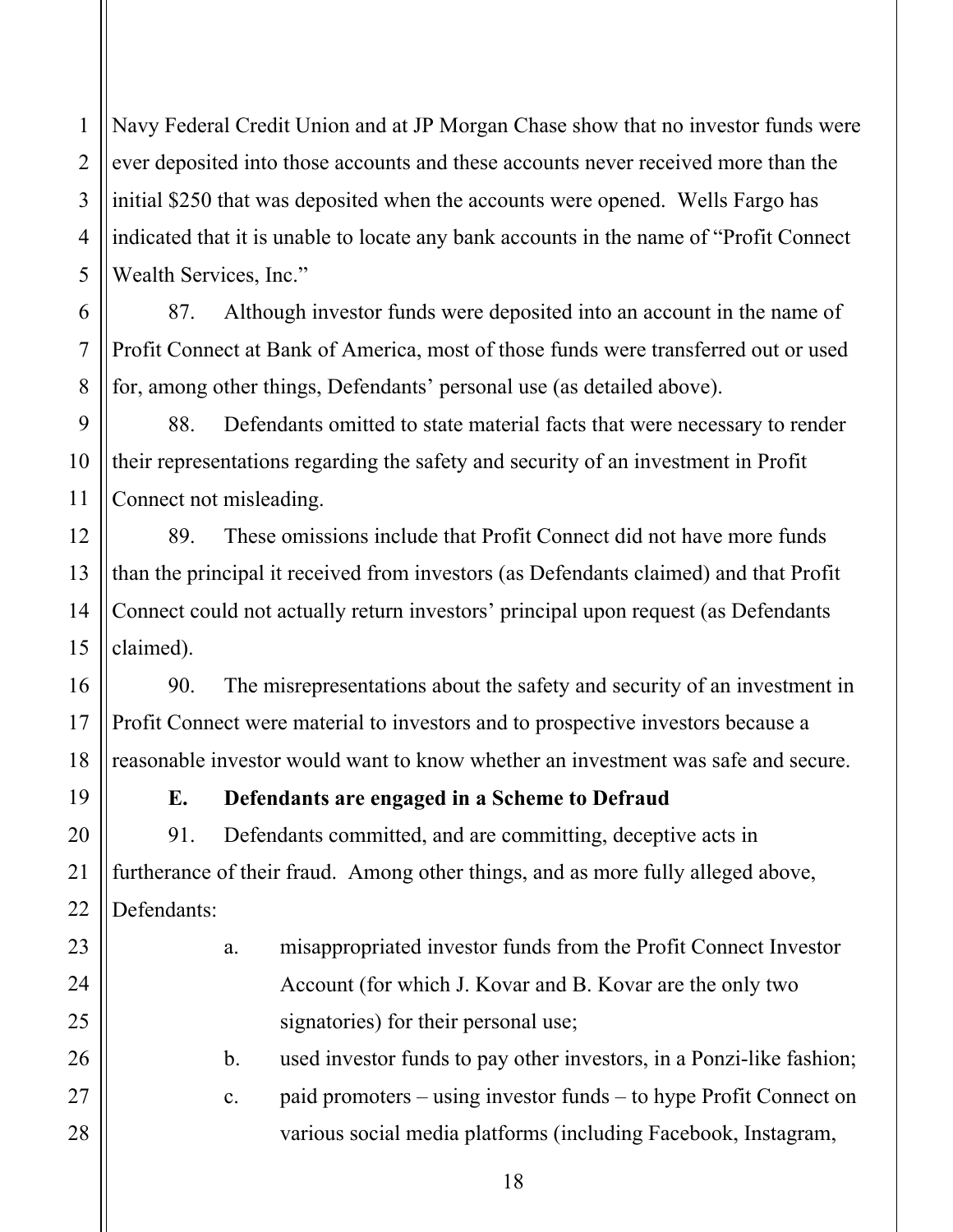| $\mathbf{1}$   |                                                                                        |    | LinkedIn, Twitter and YouTube) and to bring in additional              |
|----------------|----------------------------------------------------------------------------------------|----|------------------------------------------------------------------------|
| $\overline{2}$ |                                                                                        |    | promoters;                                                             |
| $\overline{3}$ |                                                                                        | d. | gave potential and current investors the false appearance that         |
| 4              |                                                                                        |    | Profit Connect's business was real, and that it was in fact mining     |
| 5              |                                                                                        |    | bitcoin to generate consistently high and fixed returns through,       |
| 6              |                                                                                        |    | among other things, the representations made on the Profit             |
| 7              |                                                                                        |    | Connect website and on the YouTube video featuring B. Kovar;           |
| 8              |                                                                                        | e. | structured and marketed the Wealth Builder Investment accounts         |
| 9              |                                                                                        |    | as long-term investments, such as the educational wealth builder       |
| 10             |                                                                                        |    | account aimed at grandparents and parents that has an 18 year          |
| 11             |                                                                                        |    | term, to prolong their fraud and minimize the risk of their fraud      |
| 12             |                                                                                        |    | collapsing and being discovered; and                                   |
| 13             |                                                                                        | f. | made and disseminated the materially false and misleading              |
| 14             |                                                                                        |    | statements described above.                                            |
| 15             | $\mathbf{F}$ .                                                                         |    | <b>Defendants Acted with Scienter</b>                                  |
| 16             | 92.                                                                                    |    | Defendants knew, or were reckless in not knowing, that Profit Connect  |
| 17             | did not make the investments it represented to investors, including trading securities |    |                                                                        |
| 18             | and cryptocurrencies, and instead investor funds were misused and misappropriated      |    |                                                                        |
| 19             | by Defendants.                                                                         |    |                                                                        |
| 20             | 93.                                                                                    |    | Defendants further acted unreasonably in making representations to the |
| 21             | contrary.                                                                              |    |                                                                        |
| 22             | 94.                                                                                    |    | Defendants knew, or were reckless in not knowing, that Profit Connect  |
| 23             | could not provide investors with the large guaranteed returns of up to 30% that it     |    |                                                                        |
| 24             | promised, especially where Profit Connect's only real source of funds came from        |    |                                                                        |
| 25             | investors and it did not generate any revenue or profits.                              |    |                                                                        |
| 26             | 95.                                                                                    |    | Defendants knew, or were reckless in not knowing, that Profit Connect  |
| 27             | could not make good on its "peace of mind" promise that investors could receive their  |    |                                                                        |
| 28             | money back at any time given that Defendants had misused and misappropriated           |    |                                                                        |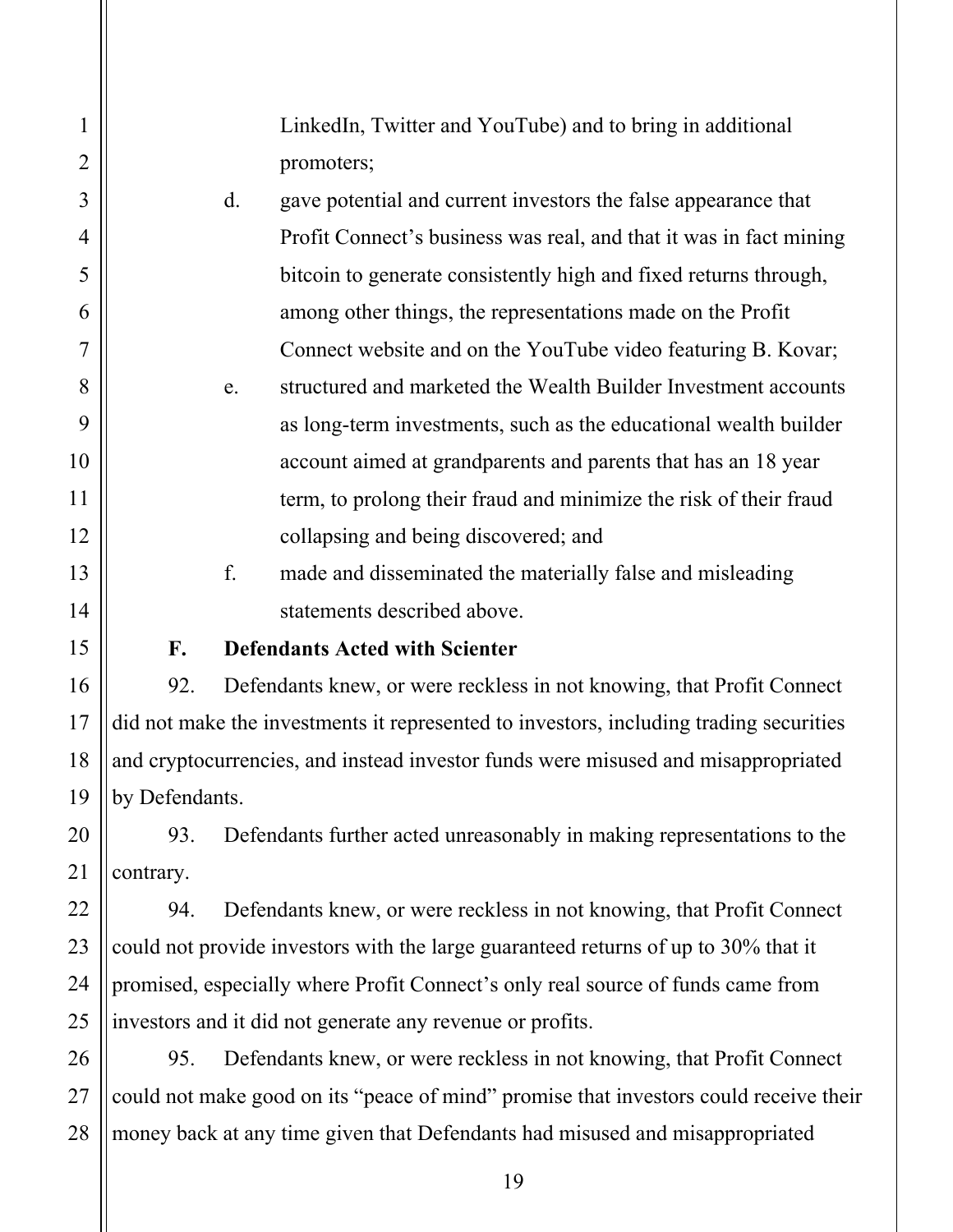1 investor funds.

2

3

4

5

7

8

10

11

12

13

14

15

16

17

18

19

20

21

22

96. Defendants knew, or were reckless in not knowing, that investor funds were not in safe and insured bank accounts located at the banks listed on its website and that Profit Connect did not have substantially more funds than those provided by investors, as it claimed.

6 9 97. Defendants knew, or were reckless in not knowing, that they were misappropriating investor funds and they acted unreasonably in making representations to the contrary, including that Profit Connect did not charge any fees to investors.

98. As Profit Connect's officers and directors and the only individuals with signatory authority over the Profit Connect Investor Account, J. Kovar's and B. Kovar's states of mind are imputed to Profit Connect.

# **G. The Wealth Builder Accounts Offered by Profit Connect are Securities**

99. Defendants offered and sold investments that are "securities" in the form of investment contracts as defined in Section  $2(a)(1)$  of the Securities Act and Section 3(a)(10) of the Exchange Act [15 U.S.C. §§ 77b(a)(1) and 79c(a)(10)].

100. The investments were part of a common enterprise because both investors and Profit Connect were to make money through Profit Connect's investments, because Profit Connect pooled all investor funds into one bank account (the Profit Connect Investor Account), and because Profit Connect used some of those funds to make payments to investors.

23 24 101. Profit Connect investors were passive investors with no involvement in Profit Connect's investment activity.

25 26 27 102. Investors relied entirely on the efforts of Profit Connect, which claimed that investor money would be invested in sectors determined by Profit Connect's proprietary "supercomputer."

28 ///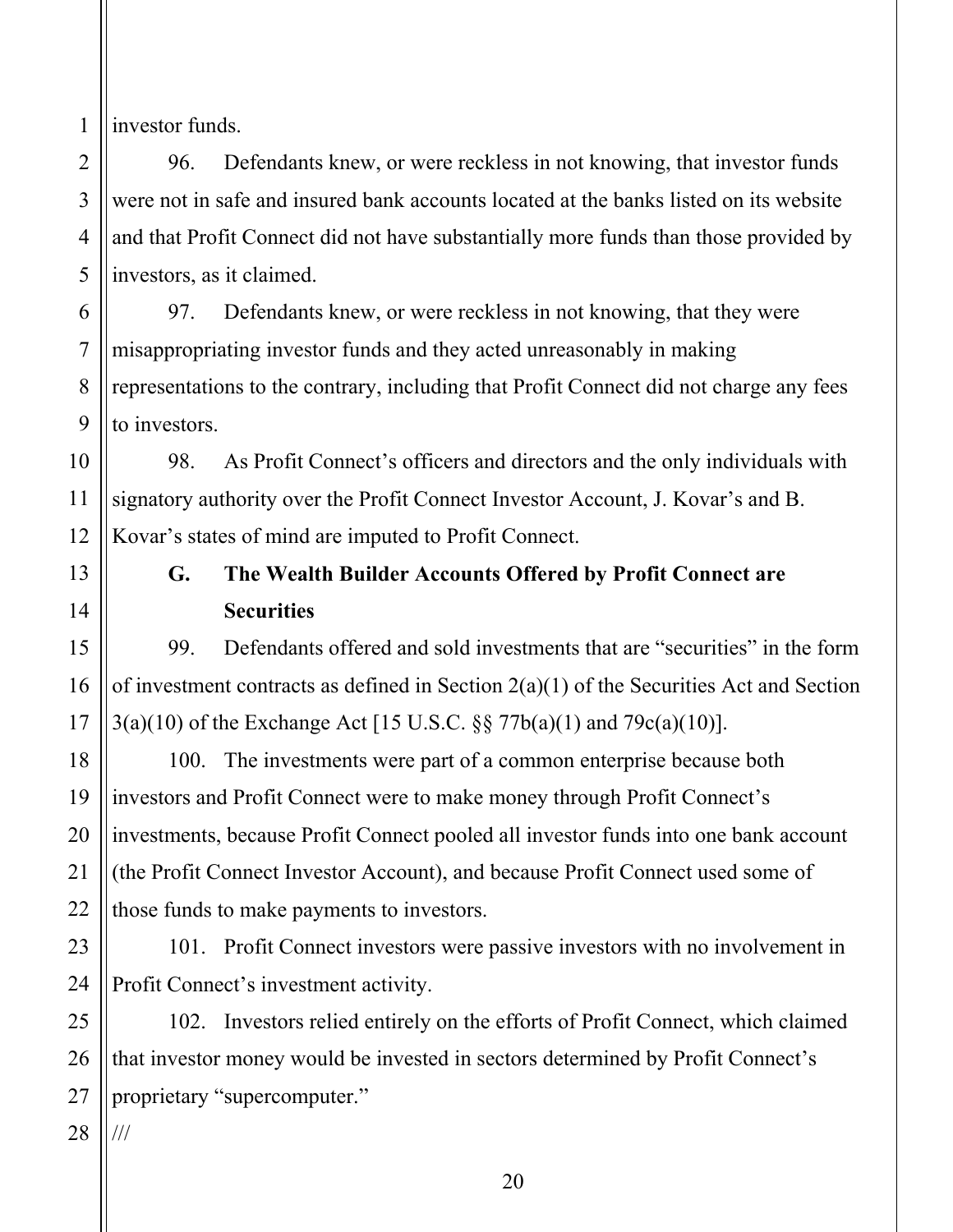**H. Defendants' Misrepresentations Are "In the Offer or Sale" and "In Connection with the Purchase or Sale" of the Securities** 

103. The misstatements and omissions alleged herein were made by Defendants in order to induce investors to place their money in a Wealth Builder Account offered by Profit Connect.

104. For example, the misstatements and omissions described above were made in YouTube videos and through other social media, which directed potential investors to the Profit Connect website.

9 10 12 105. Through the Profit Connect website, Defendants offered and sold securities in the form of a "supercomputer seat" investment account and provided a link that allowed investors to set up a Wealth Builder Account with the click of a button.

106. The misstatements and omissions alleged above were made on the Profit Connect website that was reviewed by investors at the time they were deciding whether to invest in Profit Connect and were made to induce investors to invest their money with Profit Connect.

107. Bank records indicate that at least 277 investors sent more than \$12 million to invest in a Profit Connect supercomputer seat account since its formation in May 2018.

1

2

3

4

5

6

7

8

11

13

14

15

16

17

18

19

20

21

22

23

24

### **I. J. Kovar Is a Control Person of Profit Connect**

108. J. Kovar had control over Profit Connect during the relevant period.

109. J. Kovar was the founder of Profit Connect and from its inception in May 2018 until April 2019, J. Kovar held all corporate offices since she served as its president, treasurer, secretary and director.

25 26 27 110. In April 2019, she added her son B. Kovar as a director of Profit Connect and added another individual as the secretary of Profit Connect, while J. Kovar remained its president and treasurer.

28

111. J. Kovar was the sole signatory until very recently on all of the Profit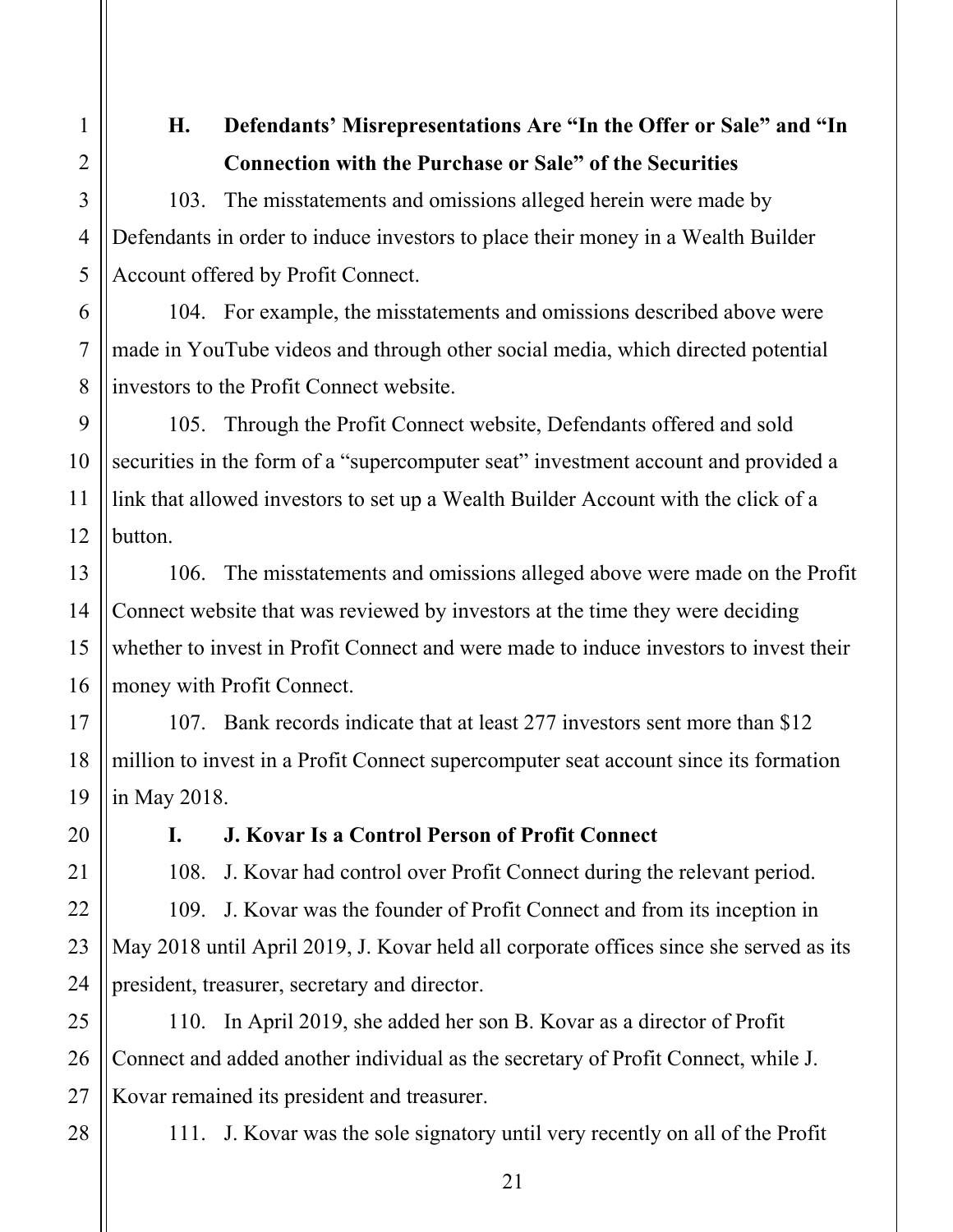1 2 3 4 Connect bank accounts, including the main account at Bank of America, the accounts described above located at Navy Federal Credit Union and the accounts described above located at JP Morgan Chase. J. Kovar thus received the investor funds and controlled those funds.

112. J. Kovar thus exercised control over Profit Connect and its general operations and activities.

5

6

7

8

9

10

11

12

13

14

15

16

17

18

19

20

21

22

23

24

#### **FIRST CLAIM FOR RELIEF**

**Fraud in Connection with the Purchase or Sale of Securities Violations of Section 10(b) of the Exchange Act and Rule 10b-5(b)**  [**15 U.S.C. § 78j(b) and 17 C.F.R. § 240.10b-5(b)] (Against All Defendants)** 

113. The SEC realleges and incorporates by reference in this claim for relief all of the allegations set forth above, as if they were fully set forth herein.

114. In the course of Profit Connect's securities offering, Defendants made material misrepresentations and omissions about, among other things, the profits generated by Profit Connect, the safety of the investment and how investor funds would be used.

115. By engaging in the conduct described above, Defendants, and each of them, directly or indirectly, in connection with the purchase or sale of a security, and by the use of means or instrumentalities of interstate commerce, of the mails, or of the facilities of a national securities exchange, knowingly or recklessly, made untrue statements of a material fact or omitted to state a material fact necessary in order to make the statements made, in the light of the circumstances under which they were made, not misleading.

25 26 27 28 116. By engaging in the conduct described above, Defendants have violated, and unless restrained and enjoined will continue to violate, Section 10(b) of the Exchange Act [15 U.S.C. § 78j(b)] and Rule 10b-5(b) thereunder [17 C.F.R. § 240.10b-5(b)].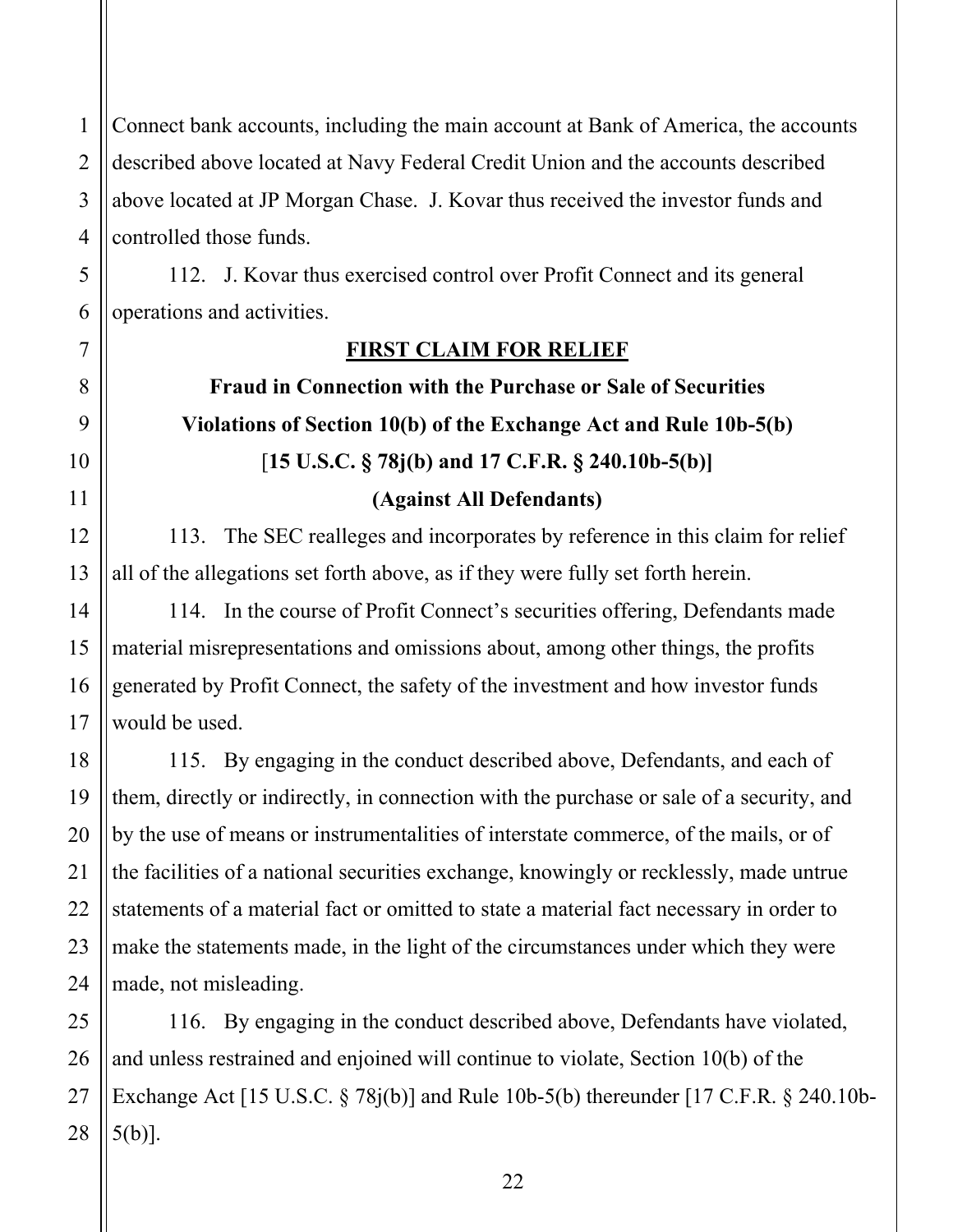#### **SECOND CLAIM FOR RELIEF**

 **Violations of Section 10(b) of the Exchange Act and Rules 10b-5(a) and (c) Fraud in Connection with the Purchase or Sale of Securities**  [**15 U.S.C. § 78j(b) and 17 C.F.R. § 240.10b-5] (Against All Defendants)** 

117. The SEC realleges and incorporates by reference in this claim for relief all of the allegations set forth above, as if they were fully set forth herein.

118. In the course of Profit Connect's securities offering, Defendants engaged in a scheme to defraud by, among other things: (1) misappropriating investor funds for their personal use; (2) concealing from investors the true facts about Profit Connect's business operations and lack of investments through misrepresentations on the Profit Connect website and on the YouTube video with B. Kovar; and (3) lulling investors into a long-term investment with Profit Connect by promising them that their investment was safe and insured by using the logos of major banks even where no investor funds were ever deposited in to those banks.

119. By engaging in the conduct described above, Defendants, and each of them, directly or indirectly, in connection with the purchase or sale of a security, and by the use of means or instrumentalities of interstate commerce, of the mails, or of the facilities of a national securities exchange, knowingly or recklessly: (a) employed devices, schemes, or artifices to defraud; and (b) engaged in acts, practices, or courses of business which operated or would operate as a fraud or deceit upon other persons.

120. By engaging in the conduct described above, Defendants have violated, and unless restrained and enjoined will continue to violate, Section 10(b) of the Exchange Act [15 U.S.C. § 78j(b)] and Rules 10b-5(a) and (c) thereunder [17 C.F.R. § 240.10b-5].

///

///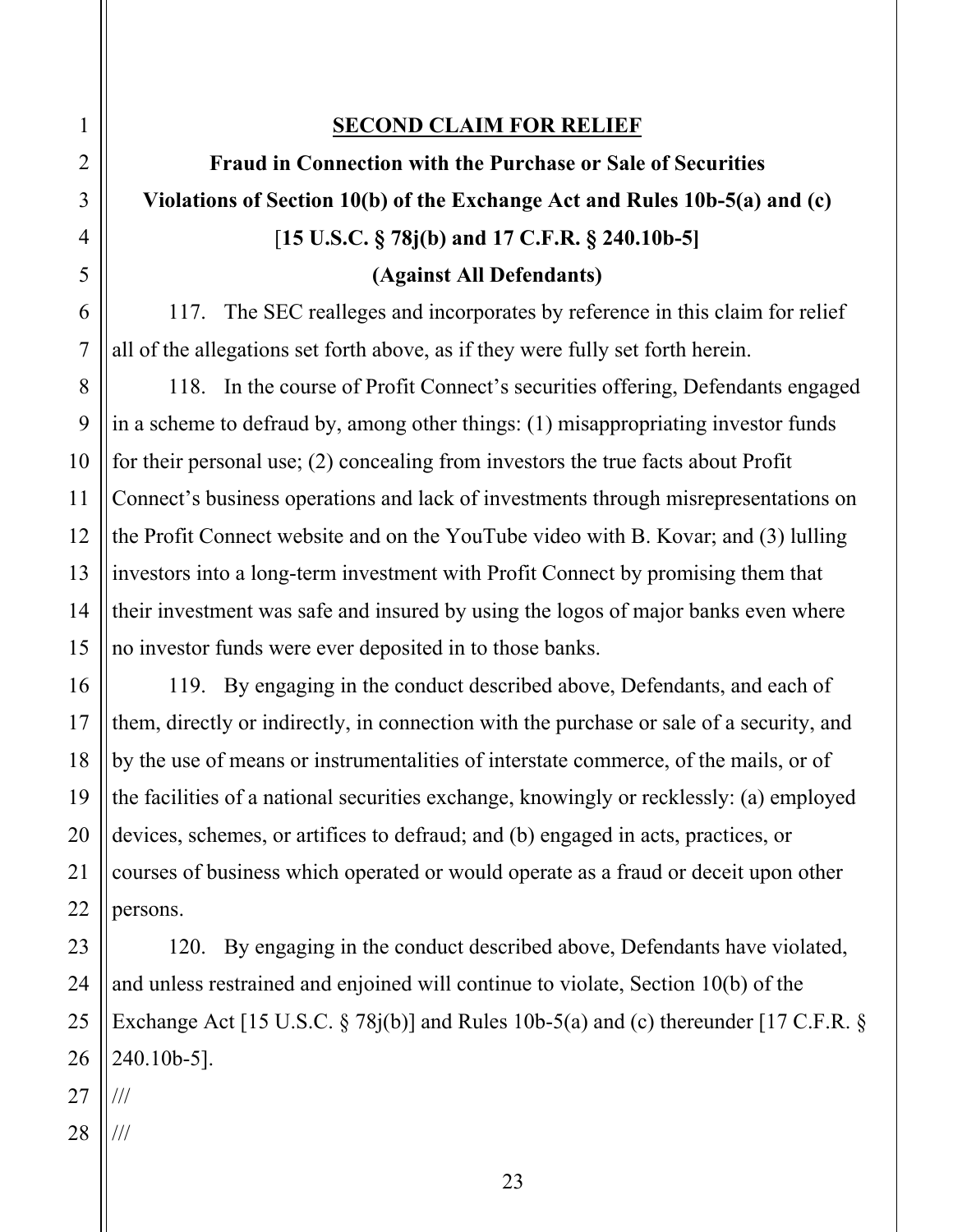### **THIRD CLAIM FOR RELIEF**

**Fraud in the Offer or Sale of Securities** 

**Violations of Sections 17(a)(1) and 17(a)(3) of the Securities Act [15 U.S.C. § 77q(a)(1) and 77q(a)(3)]** 

**(Against All Defendants)** 

121. The SEC realleges and incorporates by reference in this claim for relief all of the allegations set forth above, as if they were fully set forth herein.

122. In the course of Profit Connect's securities offering, Defendants engaged in a scheme to defraud by, among other things: (1) misappropriating investor funds for their personal use; (2) concealing from investors the true facts about Profit Connect's business operations and lack of investments through misrepresentations on the Profit Connect website and on the YouTube video with B. Kovar; and (3) lulling investors into a long-term investment with Profit Connect by promising them that their investment was safe and insured by using the logos of major banks even where no investor funds were ever deposited in to those banks.

123. By engaging in the conduct described above, Defendants, and each of them, directly or indirectly, in the offer or sale of securities by the use of means or instruments of transportation or communication in interstate commerce or by use of the mails, acting with scienter, employed devices, schemes, or artifices to defraud; and, acting with scienter or negligence, engaged in transactions, practices, or courses of business which operated or would operate as a fraud or deceit upon the purchaser.

124. By engaging in the conduct described above, Defendants have violated, and unless restrained and enjoined will continue to violate, Sections 17(a)(1) and 17(a)(3) of the Securities Act [15 U.S.C.  $\S 77q(a)(1)$  and  $77q(a)(3)$ ].

/// ///

- ///
- ///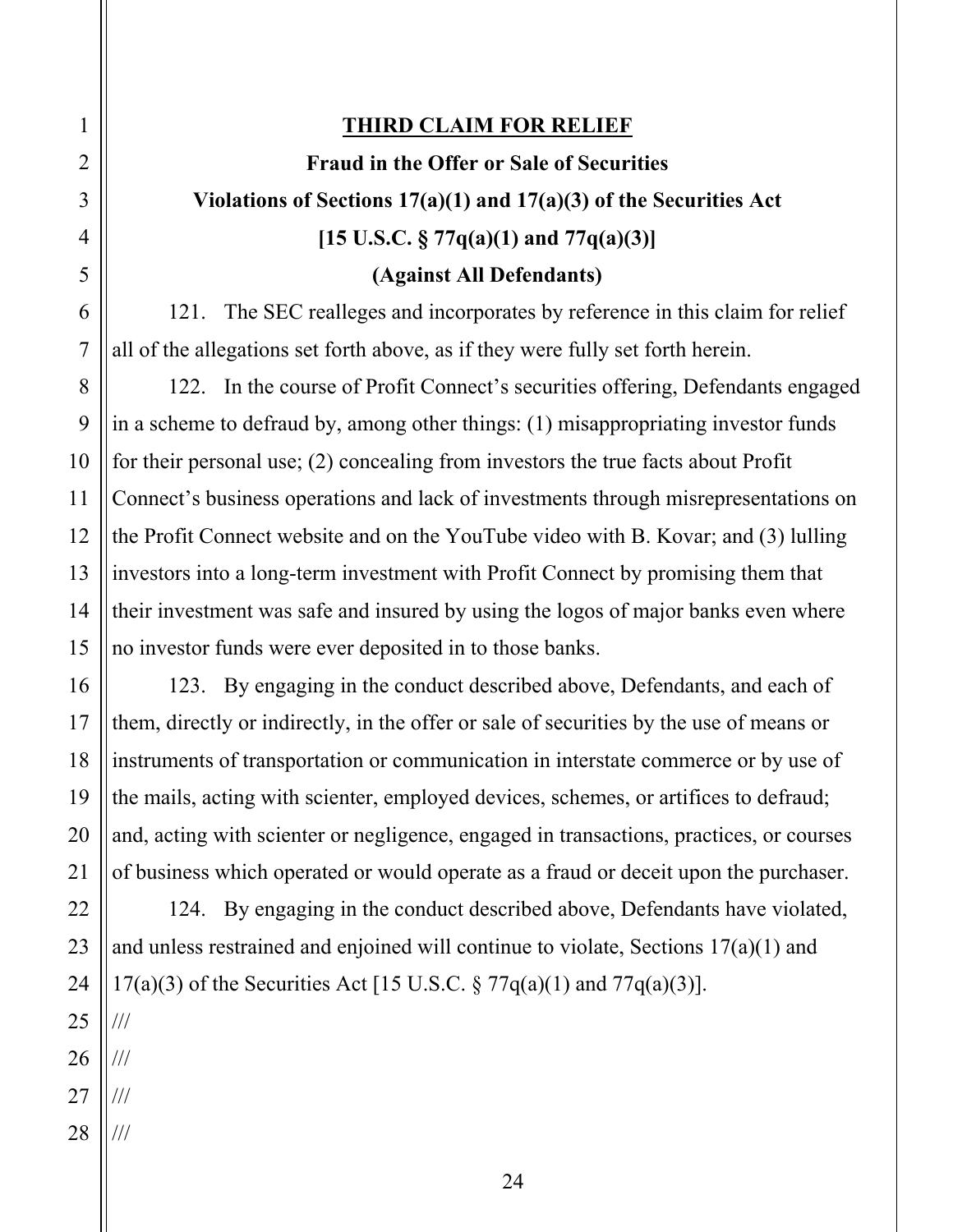#### **FOURTH CLAIM FOR RELIEF**

# **Fraud in the Offer or Sale of Securities Violations of Section 17(a)(2) of the Securities Act [15 U.S.C. § 77q(a)(2)]**

#### **(Against All Defendants)**

125. The SEC realleges and incorporates by reference in this claim for relief all of the allegations set forth above, as if they were fully set forth herein.

126. In the course of Profit Connect's securities offering, Defendants, knowingly, recklessly, or negligently obtained money or property by means of material misrepresentations and omissions about, among other things, the profits generated by Profit Connect, the safety of the investment and how investor funds would be used.

127. By engaging in the conduct described above, Defendants, and each of them, directly or indirectly, in the offer or sale of securities, and by the use of means or instruments of transportation or communication in interstate commerce or by use of the mails, knowingly or recklessly, obtained money or property by means of untrue statements of a material fact or by omitting to state a material fact necessary in order to make the statements made, in light of the circumstances under which they were made, not misleading. In the alternative, Defendants were negligent.

128. By engaging in the conduct described above, Defendants have violated, and unless restrained and enjoined will continue to violate, Section 17(a)(2) of the Securities Act [15 U.S.C. § 77q(a)(2)].

#### **FIFTH CLAIM FOR RELIEF**

# **Control Person Liability under Section 20(a) of the Exchange Act for Violation of Section 10(b) of the Exchange Act and Rule 10b-5 (Alternatively, Against J. Kovar)**

129. The SEC realleges and incorporates by reference in this claim for relief all of the allegations set forth above, as if they were fully set forth herein.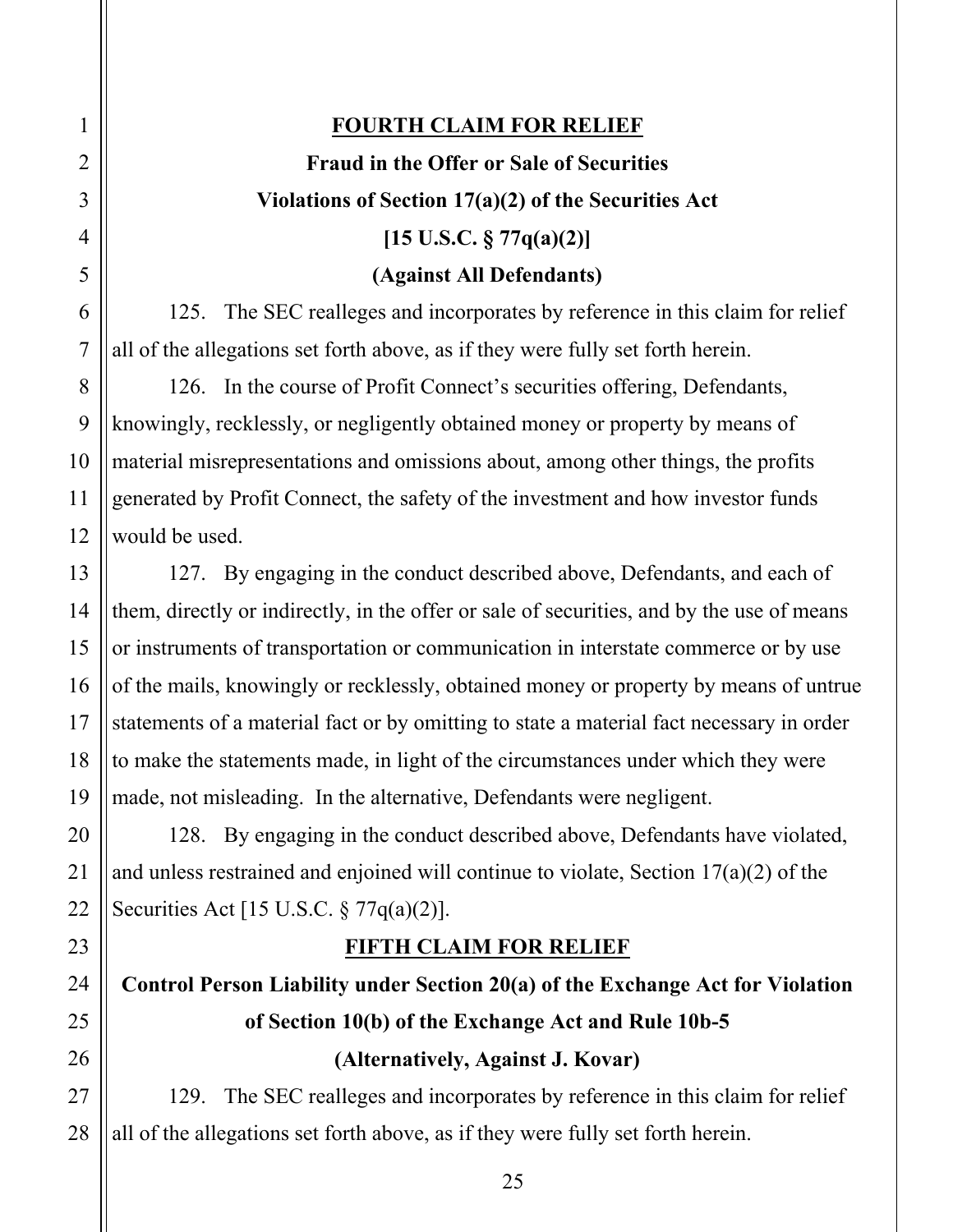130. As alleged above, Defendant Profit Connect violated Section 10(b) of the Exchange Act [15 U.S.C. § 78j(b)] and Rule 10b-5 thereunder [17 C.F.R. § 240.10b-5].

 131. J. Kovar formed Profit Connect in May 2018. From at least May 2018 through April 2019, J. Kovar was the only officer or director of Profit Connect, and J. Kovar served as president, treasurer, secretary and director during that time. Even after adding her son, B. Kovar as the director of Profit Connect, and another individual as secretary of Profit Connect, in April 2019, J. Kovar remained the president and treasurer of Profit Connect. J. Kovar also exercised sole signatory authority over all of the Profit Connect bank accounts until May 21, 2021, when her son B. Kovar was made the signatory to four accounts in the name of Profit Connect. J. Kovar thus exercised control over the management, general operations, policies and funds of Profit Connect, as well as the specific activities upon which Defendants' violations are based.

132. Based on the foregoing, J. Kovar is liable as a control person under Section 20(a) of the Exchange Act [15 U.S.C. § 78t(a)] for Profit Connect's violations of Section 10(b) of the Exchange Act [15 U.S.C. § 78j(b)] and Rule 10b-5 thereunder [17 C.F.R. § 240.10b-5].

### **PRAYER FOR RELIEF**

WHEREFORE, the SEC respectfully requests that the Court:

**I.** 

Issue findings of fact and conclusions of law that Defendants committed the alleged violations.

### **II.**

Issue judgments, in forms consistent with Rule 65(d) of the Federal Rules of Civil Procedure, preliminarily and permanently enjoining all Defendants, and their officers, agents, servants, employees and attorneys, and those persons in active concert or participation with any of them, who receive actual notice of the judgment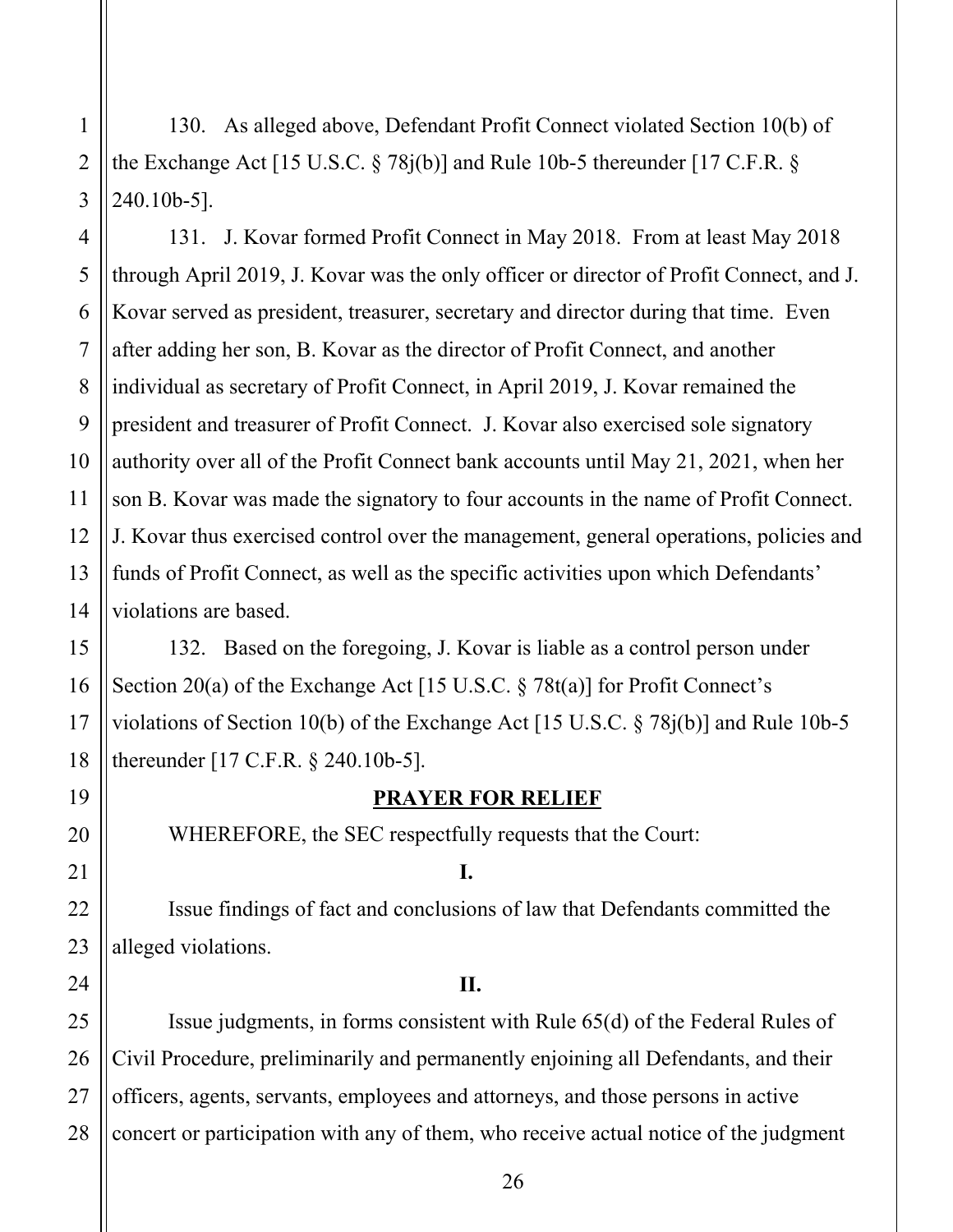by personal service or otherwise, and each of them, from violating Section 17(a) of the Securities Act [15 U.S.C.  $\S77q(a)$ ], and Section 10(b) of the Exchange Act [15 U.S.C. §§ 78j(b)] and Rule 10b-5 thereunder [17 C.F.R. § 240.10b-5].

### **III.**

Enter conduct-based injunctions against J. Kovar and B. Kovar, preliminarily and permanently enjoining each from directly or indirectly, including but not limited to, through any entity owned or controlled by them, participating in the issuance, purchase, offer, or sale of any security in an unregistered offering provided, however, that such injunction shall not prevent them from purchasing or selling securities for their own personal accounts.

#### **IV.**

Issue, in a form consistent with Fed. R. Civ. P. 65, a temporary restraining order and a preliminary injunction freezing the assets of Defendants, requiring accountings from each of the Defendants, prohibiting each of the Defendants from destroying documents, and granting expedited discovery.

#### **V.**

Order defendants Profit Connect and J. Kovar to jointly and severally disgorge all ill-gotten gains from the violations alleged in this Complaint, and order them to pay prejudgment interest on their ill-gotten gains.

#### **VI.**

Order defendant B. Kovar to disgorge all ill-gotten gains from the violations alleged in this Complaint, and order him to pay prejudgment interest on his ill-gotten gains.

### **VII.**

Order Defendants to pay civil penalties under Section 20(d) of the Securities Act [15 U.S.C.  $\S 77t(d)$ ] and Section 21(d)(3) of the Exchange Act [15 U.S.C.  $\S$ 78u(d)(3)].

///